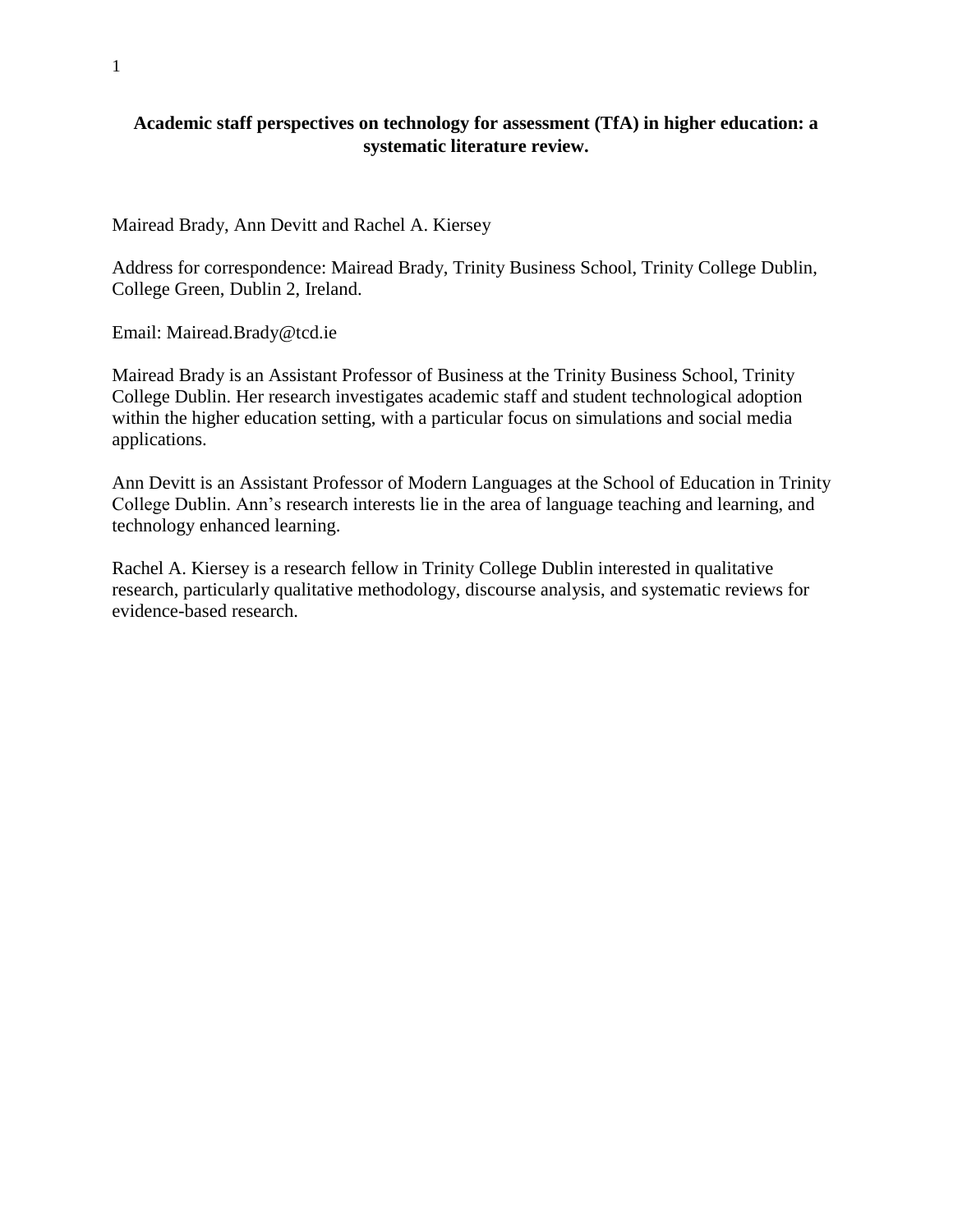### **Abstract**

This paper presents a systematic literature review of academic staff experiences and perceptions of adopting Technology for Assessment OF/FOR/AS Learning in Higher Education. This article is a qualitative synthesis of 65 peer-reviewed journal articles published between 2012 and 2017 reporting on the use of technology for assessment (TfA). The results suggest that there are some efficiencies for staff in implementing TfA but this can come with a cost at the set-up and maintenance phases. Furthermore, results indicated that assessment design is not of foremost concern to academic staff when introducing TfA, but that a wide variety of pressures and both educational and operational drivers are present. There were inconclusive findings in relation to understandings of appropriate institutional environments and supports for TfA to flourish in higher education. There is a need for empirical research, particularly longitudinal investigations, of academic experiences of implementations of TfA to investigate sustainability of adoption. The imperative of exploring the academic staff perspective as the instigator and manager of both the technology and the student learning experience requires deep consideration as TfA adoption progresses.

### **Practitioner Notes**

What is already known about this topic?

- Technology offers the potential to add value to the assessment process in higher education.
- There is a plenty of research on student experiences and perspectives on TfA but comparatively little empirical data on TfA implications for academic staff in higher education.
- The development, design and use of Technology for Assessment (TfA) should be underpinned by considered and relevant pedagogy and educational theory to enhance the assessment process.

What this paper adds:

- Technology is most often adopted for formative, low-stakes assessment rather than summative Assessment of Learning.
- Integration of technology use into the overall pedagogic framework was not explicitly considered when introducing TfA.
- The impact on academic staff workload ranged from positive to negative depending on the specific assessment design and the technology usage.
- It is not clear which institutional environments best supports the adoption of technology for assessment.

Implications for practice and/or policy:

• Practitioners should deploy technology as an integral part of their educational design rather than as an afterthought or a quick fix solution to specific problems.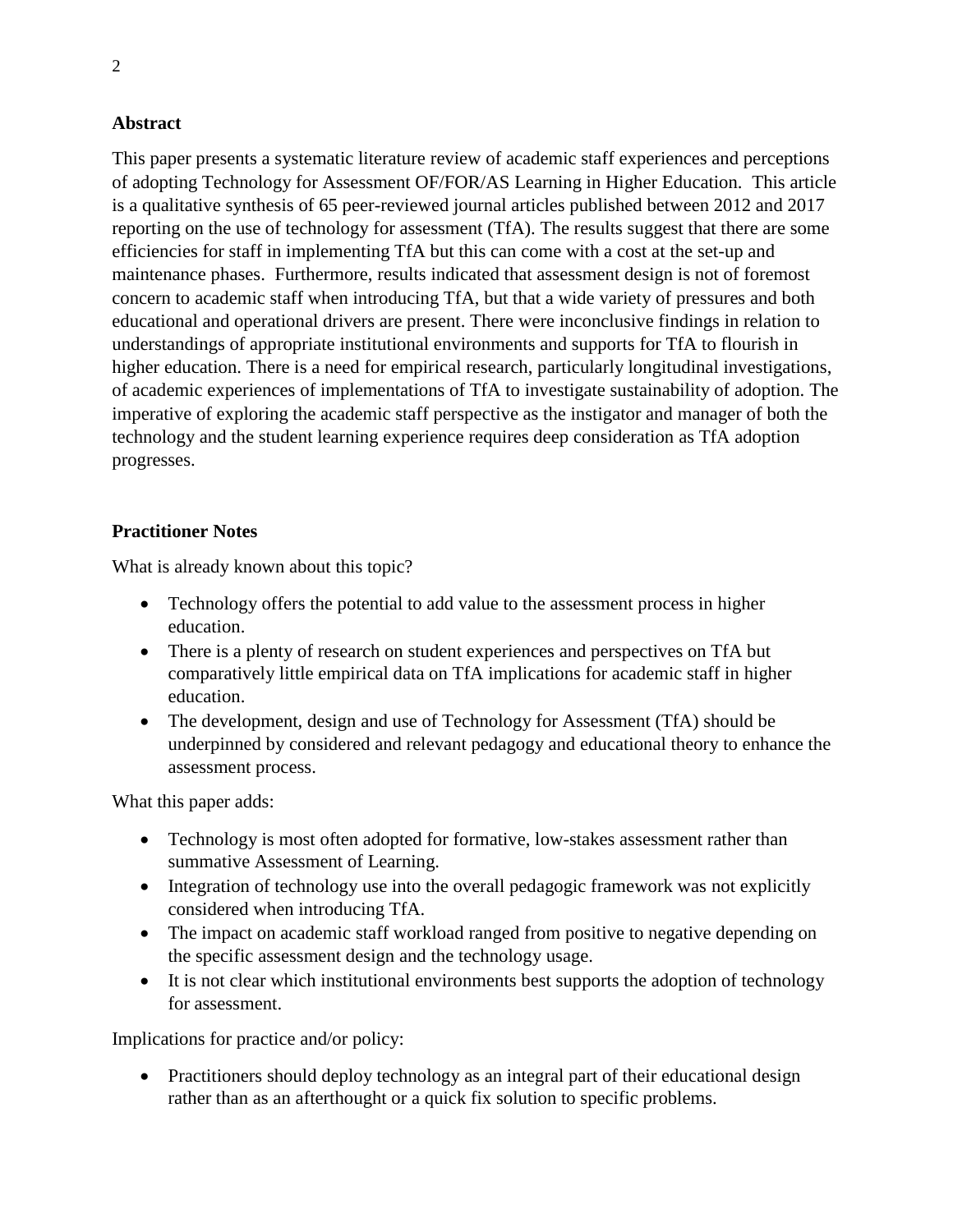- The resources implications in terms of staff time and effort for both planning and operating TfA should be carefully considered.
- In the context of rapid technological change and innovation, institutions should align the technological and operational supports they make available to the specific educational needs of staff and students.
- To develop evidence based policies there is a need for a broader base of focused empirical investigations on the educational efficacy, the resource implications, and staff experiences of specific technology usage.

### **Introduction**

As technology becomes ever more pervasive in society, the role and influence of technology is under review or even intense scrutiny. In education, while the range of technologies available for teaching, learning and assessment continue to grow, the adoption of technology by academic staff, in particular for assessment, is not uniform or sustained (Bennett, Dawson, Bearman, Molloy, & Boud, 2017; Spector, Ifenthaler, Samspon, Yang, Mukama &Warusavitarana, 2016). This systematic literature review explores the perspectives and experiences of academic staff utilising technology within assessment OF/FOR/AS learning, specifically in the higher education sector.

Despite a growing number of studies into technological adoption within teaching and learning in higher education (Habib & Johannesen, 2014; King & Boyatt, 2015; Paiva, Morais, Costa, & Pinheiro, 2017) there is a need for more studies that consider academic staff's technology and assessment utilisation (Bennett, et al., 2017; Deeley, 2018). Studies which focus on students and technology and assessment prevail including a critical emphasis on the student voice within digital technology use (Manca, Grion, Armellini, & Devecchi, 2017). Examining the experiences of staff that are responsible for the design and implementation of technology for assessment is also an essential perspective (Bennett et al., 2017; Kirkwood & Price, 2013; Paiva et al., 2017). but there is a noted scarcity of studies thoroughly investigating many of the core issues critical to academic staff (Fung & Gordon, 2016).

Throughout the paper, we use the term academic staff to refer to staff with direct responsibility for teaching learning and assessment activities.

### **Assessment OF/FOR/AS Learning**

Assessment is a critical process in education, constituting a site for both measuring and supporting student learning. This systematic review distinguishes assessment as:

- **Assessment OF Learning (AoL)**: summative assessment, takes place after a cycle of learning and measures what has been learnt. Information is gathered external to the learner (e.g. by a teacher or examiner) (Black, 2008; Earl, 2013).
- **Assessment FOR Learning (AfL)**: formative assessment, is integral to the learning process, happens throughout the cycle of learning; gathers evidence of learning to support and progress learning by both the teacher and the learner, and shared with the learner (Black, Harrison, Lee, Marshall, & Wiliam, 2004).
- **Assessment AS Learning (AaL)**: a component of AfL concerned with the student role within assessment, focuses on engaging the student as an active agent in the assessment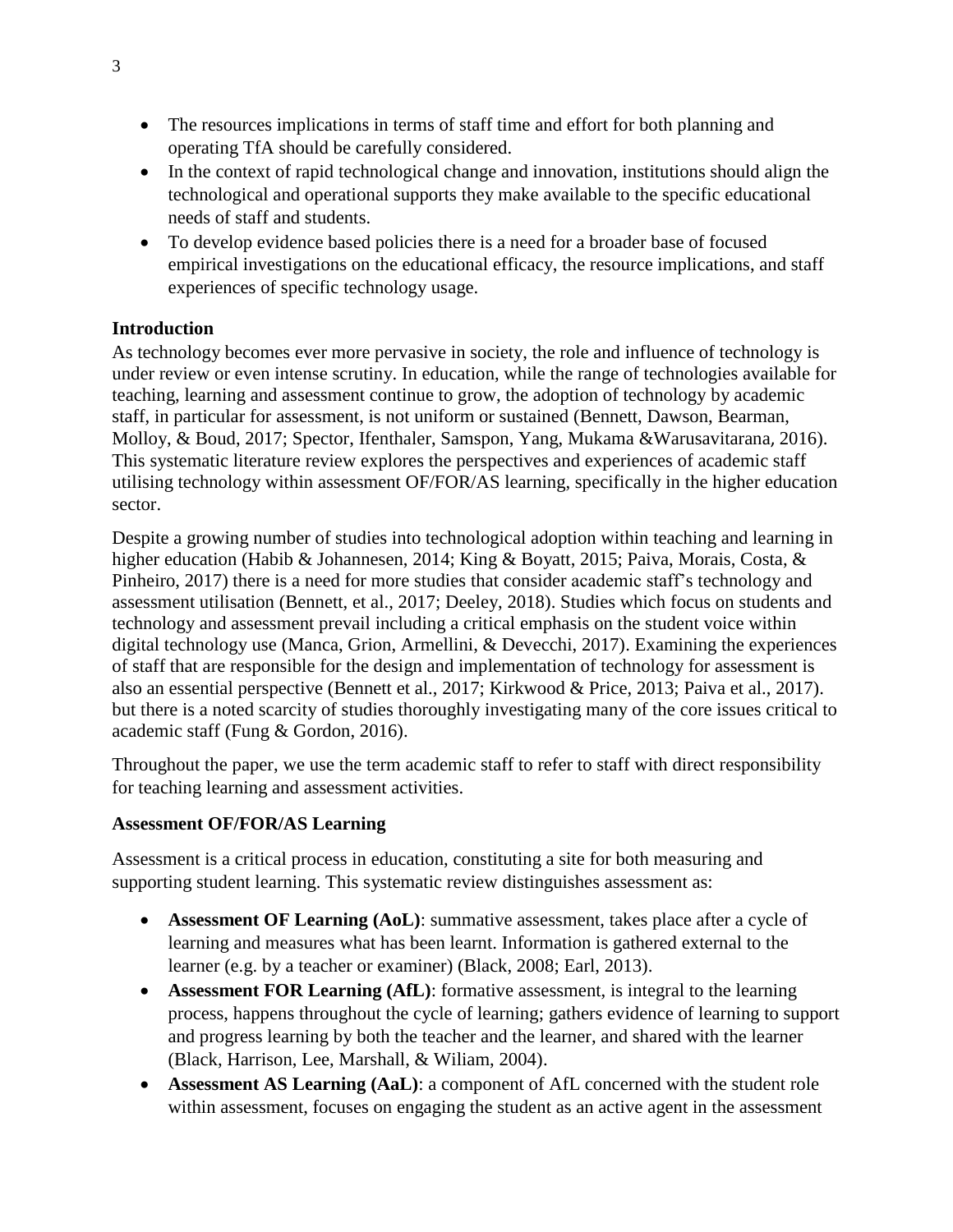process, setting success criteria, peer and self-assessing, using activities and feedback to progress their learning (Earl, 2013).

These three dimensions of assessment are not mutually exclusive, for example formative feedback can be provided on a summative task (AoL and AfL) or students can be graded on their interpretation and use of prior feedback (Aol and AaL). Each paper in the systematic literature review was interrogated and categorised as to whether it addresses AoL, AfL, AaL or a combination thereof.

This study expands on other reviews that emphasised the perceptions of academic staff (Heitink, Van der Kleij, Veldkamp, Schildkamp, & Kippers, 2016) by taking a wider perspective on assessment to include formative and summative assessment. It also explores a wide range of technologies (see table 2) used by academic staff within assessment in the HE sector.

### **Technology for Assessment (TfA)**

Given the range of technologies available, the affordances of technology for assessment are many and varied, offering for example opportunities for experiential learning, collaborative learning, and speedy or instant feedback (Daly, Pachler, Mor and Mellar, 2010; Spector et al., 2016). Technology Enhanced Assessment (TEA) has been defined as the "use of technology to extend or add value to assessment and feedback processes" (JISC, 2010, p. 57). Nonetheless, there is some contention around the use of the term TEA to discuss all uses of technology in the assessment process. Selwyn (2013) highlights a preference for the use of the term digital technologies for learning rather than *technology enhanced learning* which he cites as a term full of presumptions. Similarly, Dawson and Henderson (2017) understand the term TEA as implying that technology can or does enhance education and the assessment process. While the JISC definition, does not comment on where TEA is effectively underpinned by educational theory and pedagogy, the broader discussion of TEA would suggest that it should align with effective, valid and reliable assessment practices (JISC, 2010; Sweeney et al., 2017). As such it is a value laden term which may promote a positive bias and lacks critique of technology adoption for assessment purposes. Therefore, this systematic literature review proposes the unbiased term Technology for Assessment (TfA) to provide a necessary critique of research, policy and practice.

### **Research Questions**

The majority of papers in this domain tend to weigh heavily on how TfA impacts on and affects students, with a lack of explicit research from the perspective of academic staff as they operationalize technology for assessment. The aim of this systematic review was to explore academic staff experiences and perceptions of adopting technology for Assessment OF/FOR/AS Learning in Higher Education, addressing the following qualitative research questions:

1. What models of assessment design can assist academic staff to harness the potential of technology to enhance student learning?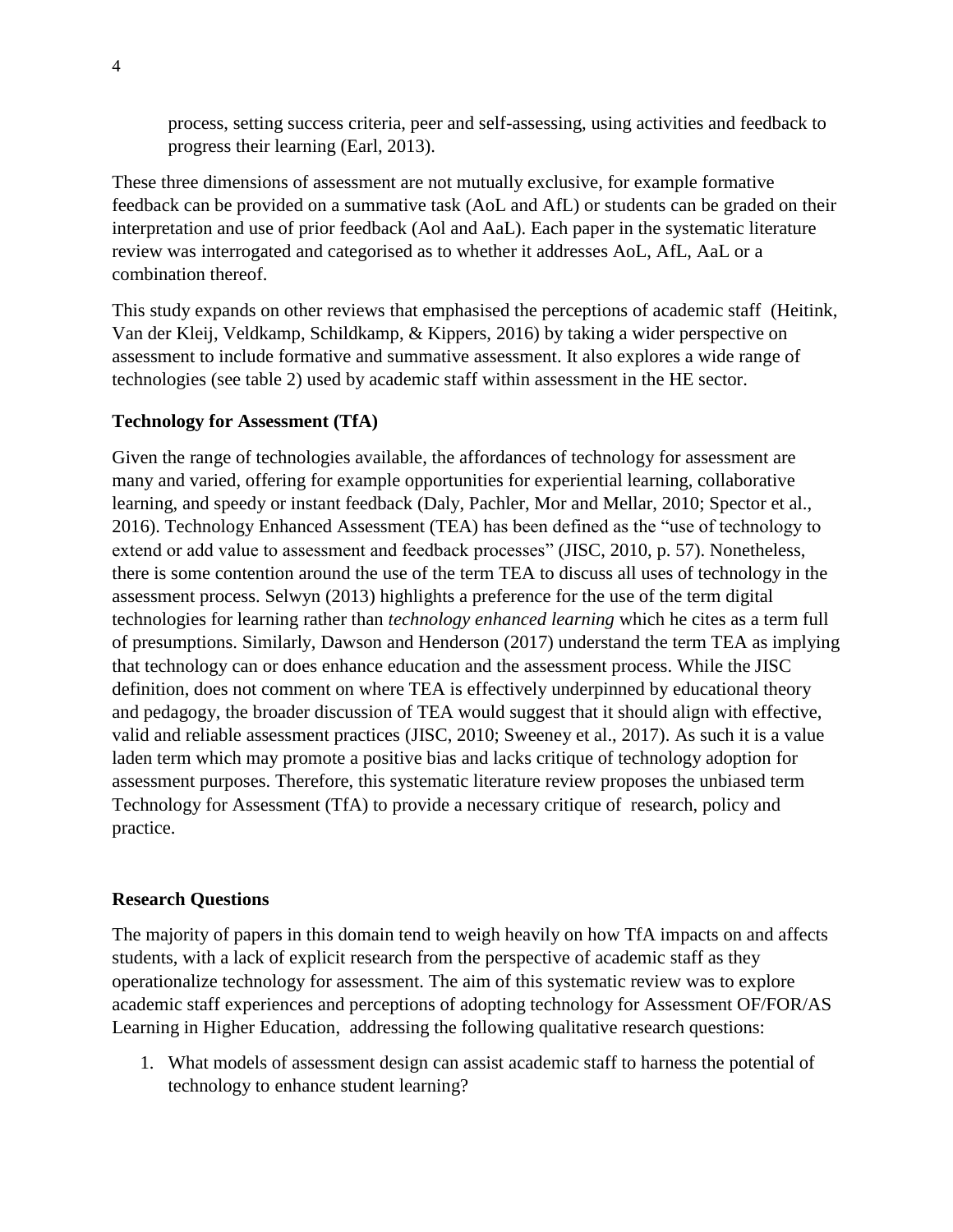- 2. How can technology enhance academic staff efficiencies in the Assessment OF/FOR/AS Learning process?
- 3. What types of environment and support do institutions need to provide to encourage technology enhanced (i.e. pedagogically grounded) Assessment OF/FOR/AS Learning?

### **Systematic Literature Review Methods**

To systematically review the literature is to ensure a rigorous and accountable approach to searching and critical analyses (Gough, Oliver, & Thomas, 2012; Higgins & Green, 2011). The goal was to identify studies that explored academic staff experiences of technology for assessment (TfA). The systematic search took a broad perspective on technologies used for assessment (TfA) while concentrating on the following specific technology areas as a guideline to inform the search terminology:

- **↓** Virtual Learning Environment (VLE)
- $\leftarrow$  Games and Simulations
- $\textcolor{red}{\bullet}$  Web 2.0-Social Media
- $\downarrow$  Interactive Multimedia Environments
- $\overline{\phantom{a}}$  Intelligent Tutorial Systems (ITS)
- $\overline{\text{4}}$  Webinars-Podcasts video
- $\overline{\phantom{a}}$  MOOCS-Distance-Open Source
- $\ddot{\bullet}$  Multiple Technologies

The review followed the style of a Cochrane systematic review (Higgins & Green, 2011) and included a qualitative synthesis of answers to the research questions. The Cochrane recommended tool EPPI Reviewer (EPPI Centre, 2017) was used as it provides appropriate tools to undertake the systematic literature review and qualitative synthesis concurrently.

# **Search strategy**

The search was carried out across the following databases.

- 1. Academic Search Complete (EBSCO hosted)
- 2. PsycInfo (EBSCO hosted)
- 3. ERIC (ProQuest hosted; subject specific thesaurus)
- 4. Scopus (subject specific thesaurus)

Search terminology were developed over several iterations for a long-form search string to carry out long-form searches in two of the databases, hosted by EBSCO, see figure 1. Keywords were trialled and subsequently added or removed from the string in an iterative process. For example the keyword "mobile" did not add any additional pertinent results, so m-, smart\* iPad\* were used as they proved to retrieve pertinent results.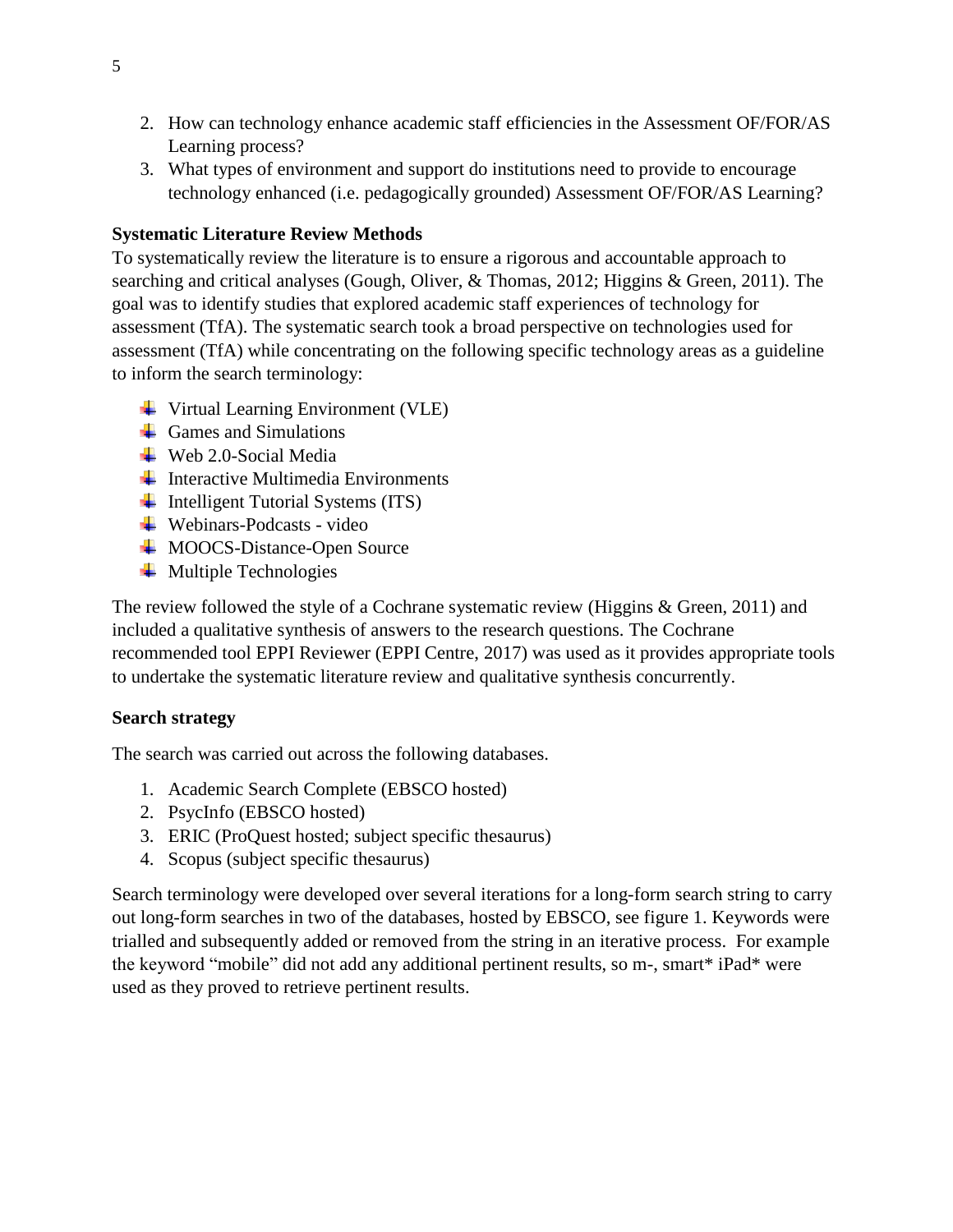| <b>Academic</b> | AB (((feedback OR assess*) AND (technol* OR online OR      |                   |       |     |
|-----------------|------------------------------------------------------------|-------------------|-------|-----|
| <b>Search</b>   | comput* OR software OR e-learning OR elearn* OR digital    | <b>Refined by</b> |       |     |
| <b>Complete</b> | OR multimedia OR virtual OR immersive Or m-* OR            | <b>January</b>    | 1,956 | 830 |
|                 | interactive OR automat* OR robot* OR "artificial           | $2012$ to         |       |     |
|                 | intelligence" OR analytics OR hyper* OR podcast OR         | <b>April 2017</b> |       |     |
|                 | simulat* OR gam* OR "social media" OR web* OR internet     |                   |       |     |
|                 | OR twitter OR facebook OR MCQ OR wiki* OR blog* OR         | <b>English</b>    |       |     |
|                 | forum OR *cast OR smart* OR ipad* OR reposit* OR           | Language          |       |     |
|                 | <b>MOODLE OR augmented OR turnitin OR e-portfolio* OR</b>  | only              |       |     |
|                 | video* OR audio*) AND ((higher education) OR universit*)   |                   |       |     |
|                 | AND (learn* OR teach*)) ) OR TI ( ((feedback OR assess*)   | <b>Academic</b>   |       |     |
|                 | AND (technol* OR online OR comput* OR software OR e-       | <b>Journals</b>   |       |     |
|                 | learning OR elearn* OR digital OR multimedia OR virtual OR |                   |       |     |
|                 | immersive OR m-* OR interactive OR automat OR robot*       | Peer              |       |     |
|                 | OR "artificial intelligence" OR analytics OR hyper* OR     | <b>Reviewed</b>   |       |     |
|                 | podcast OR simulat* OR gam* OR "social media" OR web*      | <b>Scholarly</b>  |       |     |
|                 | OR internet OR twitter OR facebook OR MCQ OR wiki* OR      |                   |       |     |
|                 | blog* OR forum OR *cast OR smart* OR ipad* OR reposit*     |                   |       |     |
|                 | OR MOODLE OR augmented OR turnitin OR e-portfolio* Or      |                   |       |     |
|                 | video* OR audio*) AND ((higher education) OR universit*)   |                   |       |     |
|                 | AND (learn* OR teach*)) )                                  |                   |       |     |
|                 |                                                            |                   |       |     |

#### **Figure 1 Example of full long-form search string used in EBSCO hosted databases**

The ProQuest hosted ERIC database contains a subject specific thesaurus rather than allowing a long-form string search such as for EBSCO. Therefore, this was used to execute the search, as in figure 2 below. Similarly, there is a subject specific thesaurus on Scopus which was also used.

| <b>ERIC</b><br><b>Search</b> | (I)(I)(Itechnol* AND ((higher education) OR universit*)) AND<br>schol(yes) AND peer(yes) AND la.exact("English") AND |       |     |
|------------------------------|----------------------------------------------------------------------------------------------------------------------|-------|-----|
|                              | Iv("postsecondary education" OR "higher education")) AND                                                             | 2,437 | 517 |
|                              | SU.EXACT.EXPLODE("Assignments") AND                                                                                  |       |     |
|                              | <b>SU.EXACT.EXPLODE("Educational Technology") NOT</b>                                                                |       |     |
|                              | (SU.EXACT.EXPLODE("EVALUATION") OR feedback* OR                                                                      |       |     |
|                              | assess*) AND la.exact("English") AND lv("postsecondary                                                               |       |     |
|                              | education" OR "higher education")) AND rtype.exact("080                                                              |       |     |
|                              | Journal Articles") AND pd(>20100101)) AND                                                                            |       |     |
|                              | rtype.exact("080 Journal Articles")) AND schol(yes)) AND                                                             |       |     |
|                              | peer(yes)) AND rtype.exact("080 Journal Articles") AND                                                               |       |     |
|                              | pd(>20100101)                                                                                                        |       |     |
|                              |                                                                                                                      |       |     |

#### **Figure 2 Example of subject thesaurus search in ProQuest hosted database Searc** 2 ف **((technol\* AND ((higher education) OR universit\*)) AND**  e of subject thesaurus search in FroQuest hosted database

#### **Inclusion/Exclusion Criteria** Subsidi Criteria

#### **Table 1 Inclusion/Exclusion Criteria ISION/EXCIUSION Criteria**

| <b>Inclusion</b>                               | <b>Exclusion</b>                  |
|------------------------------------------------|-----------------------------------|
| Published after 2012                           | Published before 2012             |
| English language                               | Not English language              |
| From selected ranked/subject specific journals | From non-relevant journals        |
| Peer reviewed                                  | Grey literature/Not peer reviewed |
| Explicitly addresses some type of TfA          | Does not cover explicit TfA       |
| Examines views of higher education academic    | Study of students only            |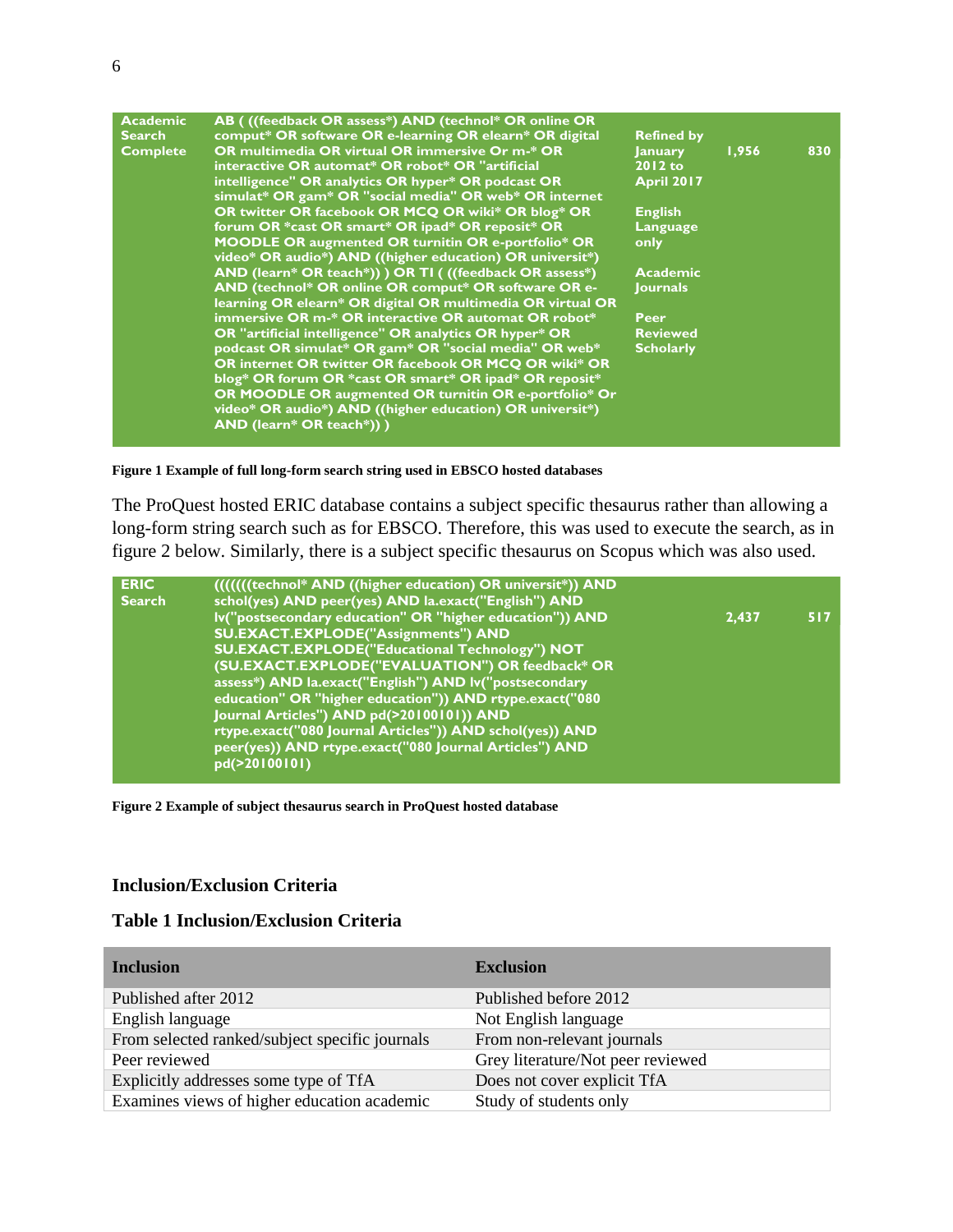| staff not solely students                |                                                 |
|------------------------------------------|-------------------------------------------------|
| Answers all or some elements of research | Does not contribute anything to answer research |
| questions                                | questions                                       |

### **Screening**

The refined results of the search were imported into EndNote and EPPI Reviewer for the screening process, see figure 3. The first phase of screening involved all three authors screening the same sample of 10% of the references by title and abstract to include and exclude papers based on their relevance to the research goals. Following the sample screening, the three authors reconciled any disagreements, agreed parameters for operationalising the inclusion/exclusion criteria (see table 1) and distributed the remaining papers for title and abstract screening. After this phase, and to further strengthen inter-rater reliability the authors discussed, disputed, and reconciled the final results and allocated the remaining papers by technology topic for full text screening.

The **full text screening** phase involved reading each paper thoroughly to discern its suitability based on whether it met the inclusion criteria, was evaluated to be of suitable quality, and answered some or all of the research questions. Following screening author 3 reviewed and queried all screening assessments through moderating discussion with authors 1 and 2 until consensus was reached on all inclusions; this was done to strengthen inter-rater reliability and bolster the quality of the systematic review.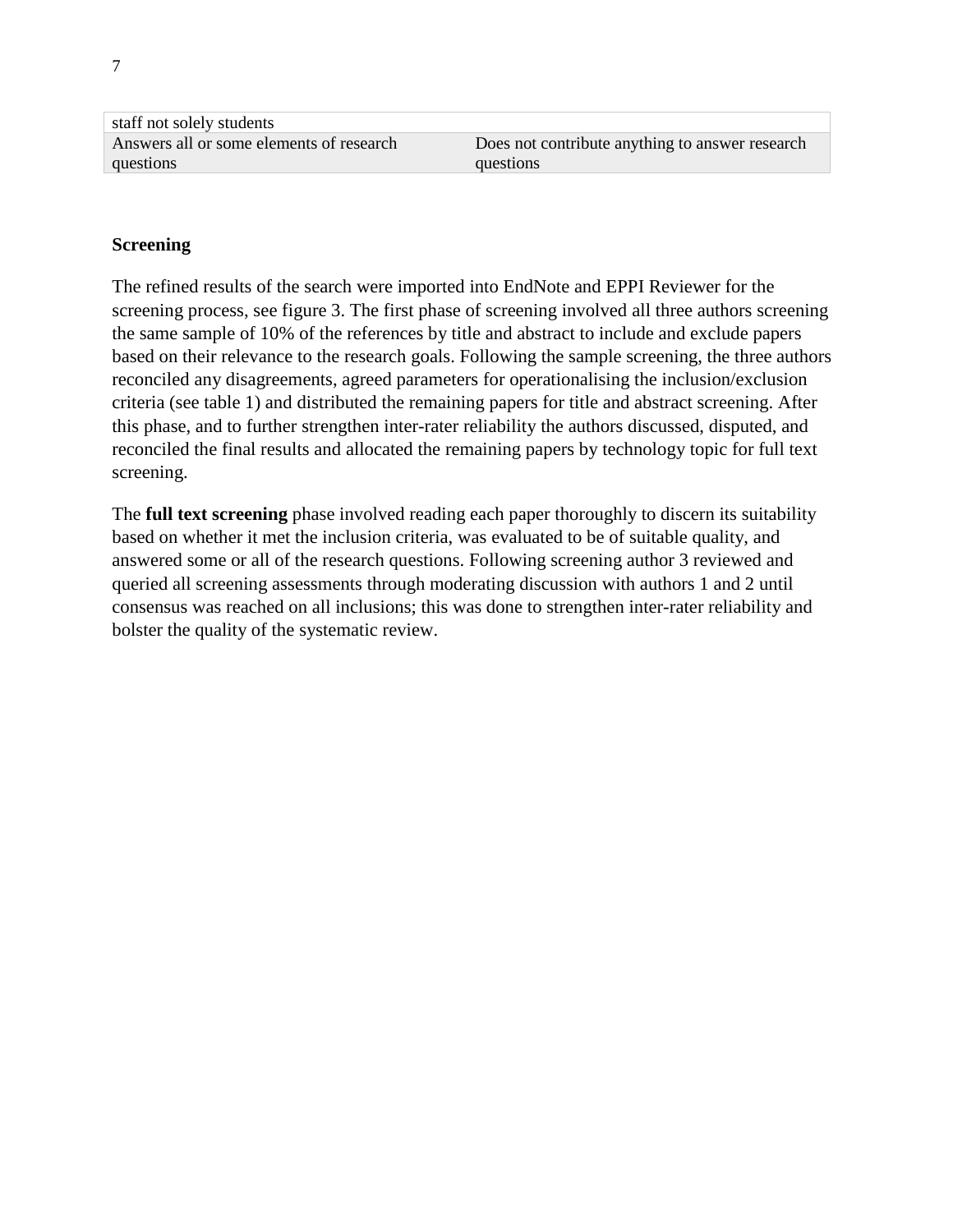



### **Quality appraisal**

Search results were refined to high ranked journals only as per the inclusion criteria, see Table 1. A quality assessment (QA) was undertaken on all papers that underwent full text screening by the reviewers, to ensure that only the most trustworthy and pertinent studies are included in the final review (Harden & Gough, 2012). Three QA tools were used to address the three different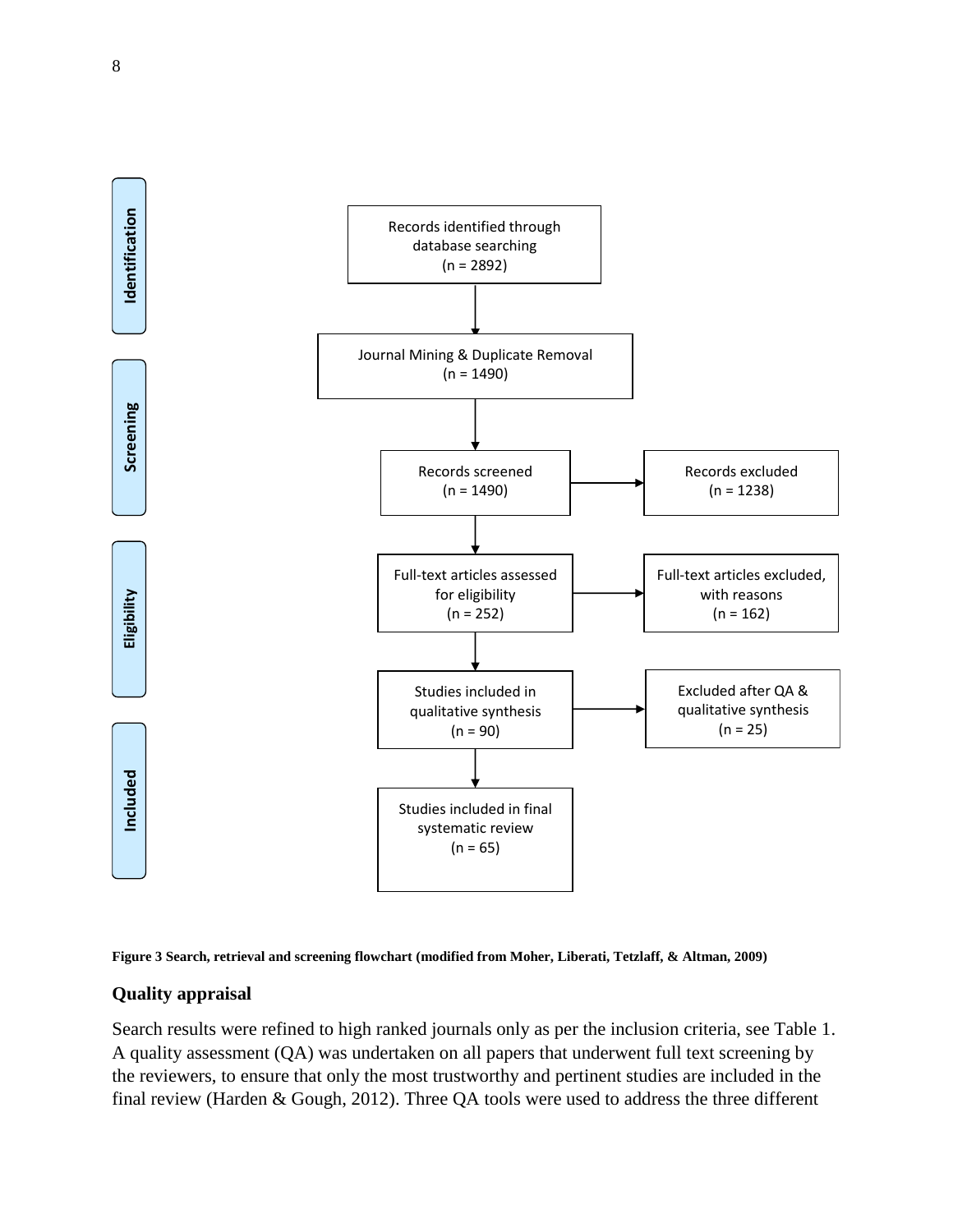types of papers included in the systematic review: qualitative; quantitative; and review papers. The QA tools ask questions pertaining to assessing the methods and rigour of each paper and correspondingly assign a rating from 1-strong to 3-weak; these questions are included in supplementary information to this paper (S2). The three tools were:

- 1. QA tool for qualitative papers (Keane, Sutton, Farragher, & Long, 2016);
- 2. QA tool which is standard in EPPI Reviewer for quantitative papers (EPPI Centre, 2017);
- 3. QA tool for review papers, including systematic review (McMaster University, 2016).

The review is composed mainly of moderate papers (figure 4). Excluded papers did not address the qualitative research questions, did not include an academic staff perspective, or were deemed to be weak papers with no relevant evidence.



**Figure 4 Number of papers by quality rating.**

# **Data Extraction and Analysis**

Data extraction and analysis was carried out using EPPI Reviewer (EPPI Centre, 2017). Thematic analysis was undertaken across the papers using the relevant information that had purported to answer the research questions. Further descriptive analysis was undertaken to build a narrative telling the story of how TfA, as discussed in each paper, impacted on each of the research question areas from an academic staff perspective: models of assessment design, academic staff efficiencies, and institutional environment and support.

# **Findings from the Systematic Review**

This section provides an overview of the study characteristics of the 65 papers followed by a synthesis of the findings under the three research questions. The 65 studies were distributed across quantitative (20 papers), mixed methods (16 papers) and qualitative or narrative studies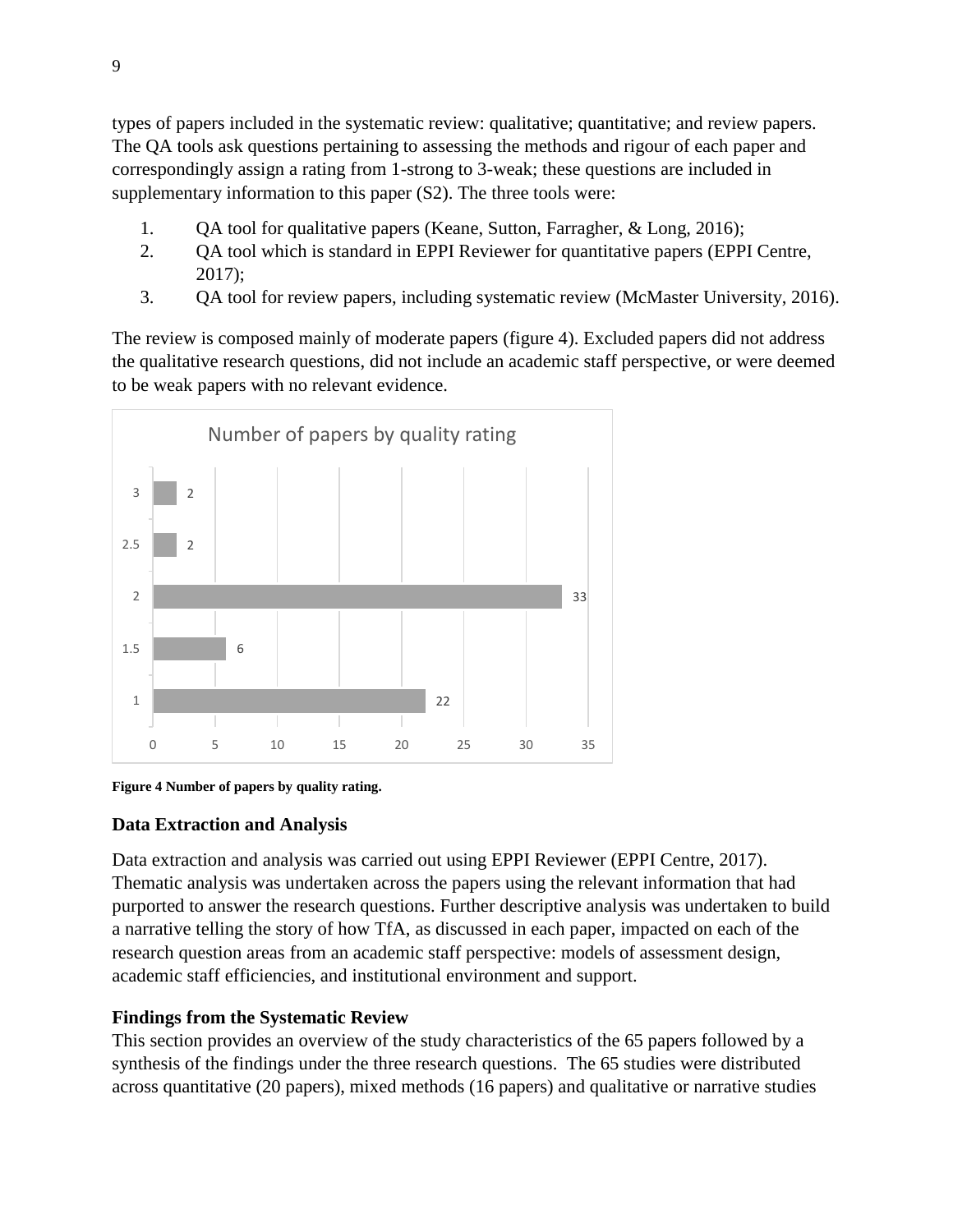(27 papers) with 2 review papers included. The papers used a wide range of data collection methods or combinations thereof, including interviews, questionnaires, outcome testing, etc. The number of staff participants in the studies varies greatly ranging from under 10 to 400. The majority of studies were in the range of 10-30 participants. The largest qualitative academic staff sample is the Bennett et al. (2017) paper with 33 participants. Several studies about automated assessment did not include any human participants but rather evaluated the system relative to a gold standard of evaluations. In these studies, the "academic staff" perspective is provided by the effectiveness and reliability of the software.

The articulation of drivers for adoption of TfA in the papers was also explored: 30 studies situated the introduction of TfA tools as an individual, faculty or departmental decision; 17 papers situated it as an institutional decision; 17 papers were unclear or had no pertinent information, and one paper (Link et al., 2014) was research project led. Detailed information about each paper is provided as Supplementary Information (Table S1). Many papers reported on early adopters or innovators mainly trialling technologies and applications of technology rather than widespread pedagogically oriented assessment redesign through TfA. Therefore, though of interest and value there was little or no interrogation of the TfA tool beyond staff's own motivations, interests and perspectives of the pros and cons for the TfA introduction and use. Papers looking at multiple adopters/implementers of TfA were limited to four main studies with varying adoption patterns and no single technological focus (Bennett et al., 2017; Gray et al., 2012; McNeill, Gosper, & Xu, 2012; Waycott, Sheard, Thompson, & Clerehan, 2013). Other studies showed evidence of limited adoption predominantly in the first year of use (Mettiäinen, 2015; Tao, Cheng, & Sun, 2012).

### 1. **Assessment Design**

*What models of assessment design can assist academic staff to harness the potential of technology to enhance student learning?*

The studies examined for this systematic review tended not to consider models of assessment design in an explicitly theoretically defined paradigm which was a barrier to directly answering the research question. In many cases assessment design was not discussed or nameda. Nevertheless, aspects that can underpin assessment design were touched upon in different contexts throughout the papers.

Using theory to situate and frame a paper can demonstrate a considered approach to study design and can often incorporate some insight into approaches to assessment design. In the papers that did address some consideration of assessment design, we examined if and how theoretical frameworks were applied to the study, and the relationship between them and technology topics. Also, of importance was how studies addressed Assessment OF/FOR/AS Learning, if they did at all, and how this integrated with the pedagogical underpinnings of the paper (if stated) and the goals of the study.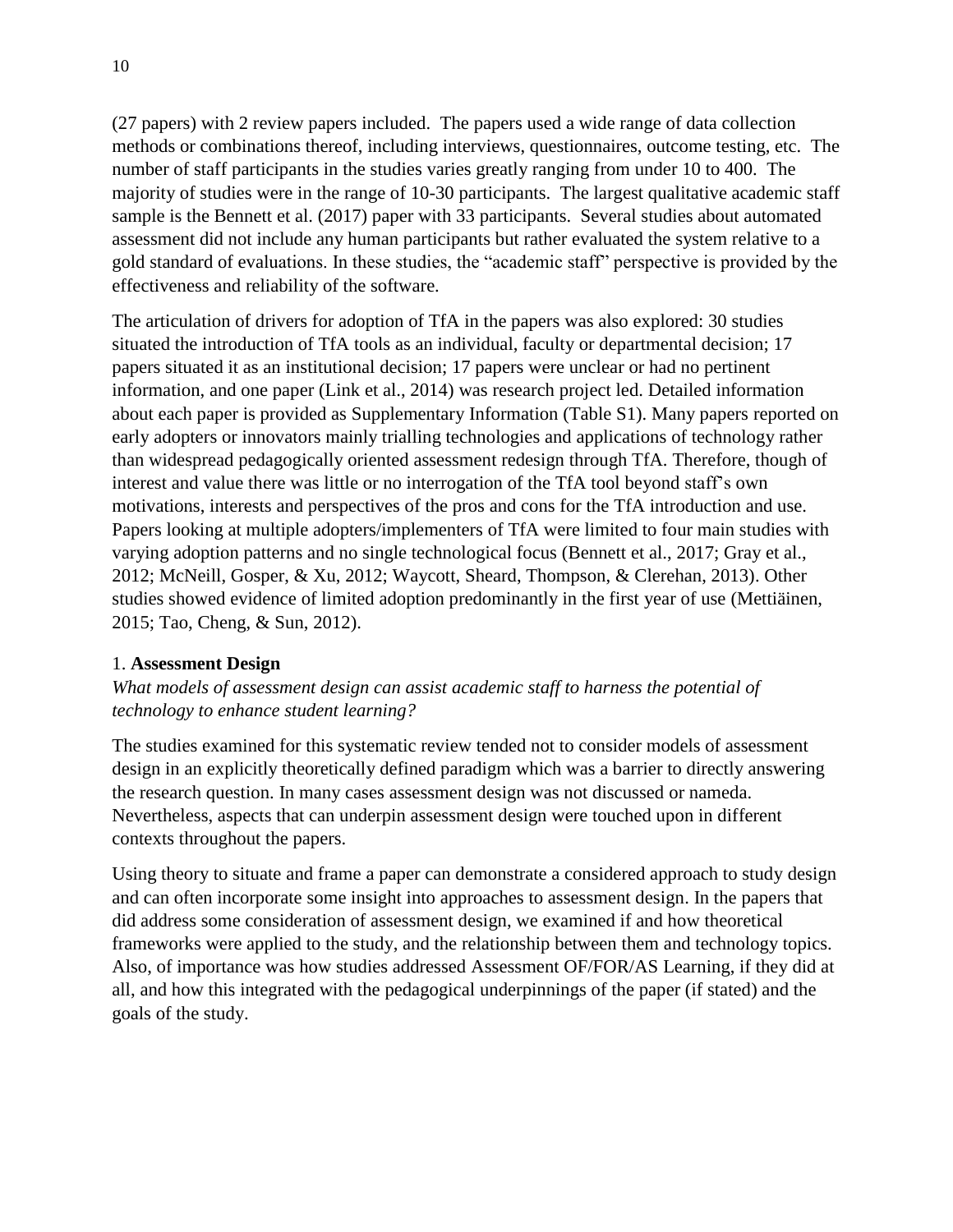

#### **Figure 2 Number of papers by technology topic**

### **Theoretical frameworks and technology topics**

Papers about intelligent tutorial systems (ITS) were the most frequent in the included papers for review, see figure 5, yet only 3 of these papers included a theoretical framework. A total of 25 papers in the systematic review had a theoretical framework. The technology topics with the strongest relationship to theoretical frameworks were Web 2.0-Social Media with 6 from 11 papers, and Games and Simulations where all 4 papers included a theoretical framework (see table S1).

In several papers, including Cochrane, Sissons, Mulrennan, and Pamatatau (2013), theoretical frameworks are named without a demonstrable link between theory and practice or the study design and findings. Conversely, Rubin, Fernandes, and Avgerinou (2013), a study on integrating a VLE, lists and synthesises two theoretical frameworks, constructivism and affordance theory and clearly demonstrates how the theory informs the study design and findings. Similarly in Blackburn (2017), Problem-Based Learning (PBL) and Communities of Practice are named as theoretical frameworks, interrelated, and evidently inform the study design and discussion. Papers that incorporated Bloom's taxonomy also clearly demonstrated links between study design, use of the TfA, and outcomes. Table 2 below displays theoretical frameworks that were named in individual papers.

| <b>Theoretical framework</b>   | <b>Studies</b>                                                                                              |
|--------------------------------|-------------------------------------------------------------------------------------------------------------|
| <b>Affordance Theory</b>       | Haines (2015); Rubin et al (2013).                                                                          |
| <b>Authentic Assessment</b>    | Neely $&$ Tucker (2013).                                                                                    |
| <b>Bloom's Taxonomy</b>        | Chao et al (2012); McNeill et al (2012);<br>Schaffer et al (2017); Sullivan (2016); Sun et<br>al $(2014)$ . |
| <b>Communities of Practice</b> | Blackburn (2017); Cochrane et al (2013).                                                                    |

#### **Table 2 Theoretical frameworks included in the studies**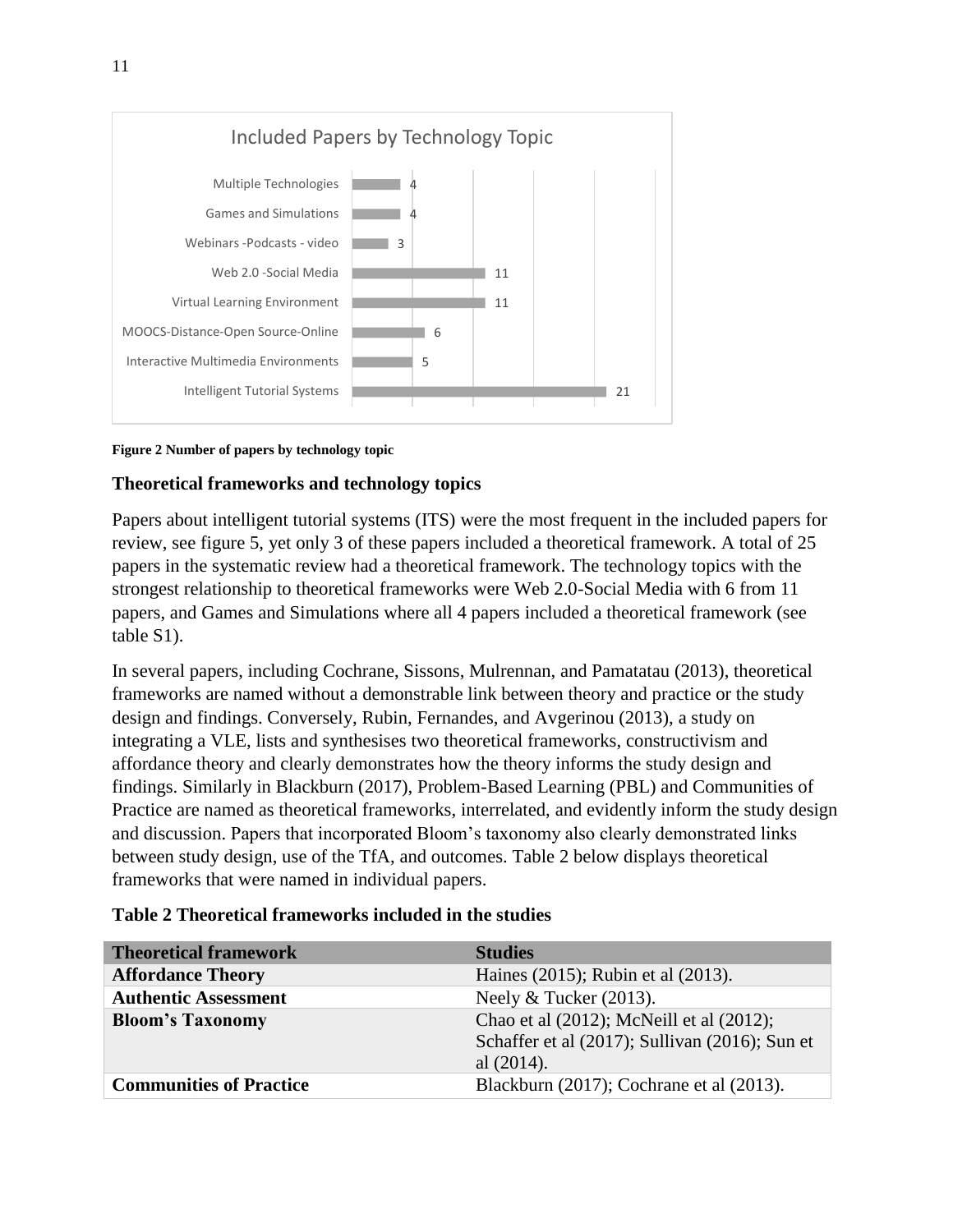| <b>Constructivist; Social constructivist</b><br>(Vygotsky)               | Cakiroglu et al $(2016)$ ; Chen et al $(2013)$ ;<br>Cochrane et al (2013); Goldstein & Peled<br>$(2016)$ ; Hutchings & Quinney $(2015)$ ; Link<br>$(2014)$ ; Onrubia & Engel $(2012)$ ; Pittenger & |
|--------------------------------------------------------------------------|-----------------------------------------------------------------------------------------------------------------------------------------------------------------------------------------------------|
|                                                                          | Olson-Kellogg $(2012)$ ; Rubin et al $(2013)$ ;<br>Wimpenny $(2012)$ ; Zheng et al $(2015)$ .                                                                                                       |
| Laurillard's conversational framework                                    | Almpanis (2015)                                                                                                                                                                                     |
| <b>Problem-based Learning theories</b>                                   | Blackburn (2017); Buus (2012)                                                                                                                                                                       |
| <b>Technology Acceptance Model (TAM)</b>                                 | Caminero et al (2016); Schoonenboom<br>$(2012)$ ; Tao et al $(2012)$ .                                                                                                                              |
| <b>Technological Pedagogical and Content</b><br><b>Knowledge (TPACK)</b> | Sweeney (2017).                                                                                                                                                                                     |

### **Pedagogical underpinnings and Assessment OF/FOR/AS Learning**

Some of the studies with pedagogical underpinnings focusing on structured well-scaffolded tasks were also concerned with developing skills for self-assessment to advance Assessment AS Learning (Table 3). Less than half of the studies, which looked at fostering collaborative learning, were situated as explicitly considering or discussing the Aol/AfL/AaL concepts of assessment as integrated with their pedagogical goals. Studies, which looked at developing selfreflective skills, through feedback as a pedagogical underpinning, tended to align with developing Assessment FOR and AS Learning, with AfL being the more prominently named of the two. This potentially reinforces the implicit understanding of AaL as a part of AfL.

| <b>Pedagogical Underpinnings</b>         | <b>Studies</b>                                     |
|------------------------------------------|----------------------------------------------------|
| <b>Structured well-scaffolded tasks</b>  | Bennett et al. (2017); Blackburn (2017);           |
| freeing up class-time                    | Çakiroglu, Kokoç, Kol, and Turan (2016);           |
| promoting interactive or self-directed   | Caminero et al. (2016); Chao, Hung, and            |
| learning                                 | Chen (2012); Flosason, McGee, and Diener-          |
|                                          | Ludwig (2015); Liou, Bhagat, and Chang             |
|                                          | $(2016)$ ; Maher et al. $(2013)$ ; Neely and       |
|                                          | Tucker (2013); Sullivan (2016); Summers,           |
|                                          | Robinson, and Timmons (2014); Sun et al.           |
|                                          | $(2014)$ ; Sweeney et al. $(2017)$ ; Tao et al.    |
|                                          | (2012).                                            |
| <b>Fostering collaborative learning</b>  | Blair, Maharaj, and Primus (2016); Çakiroglu       |
| often through Web 2.0-Social Media tools | et al. $(2016)$ ; Caple and Bogle $(2013)$ ;       |
|                                          | Goldstein and Peled (2016); Gray et al.            |
|                                          | $(2012)$ ; Haines $(2015)$ ; Lafuente Martínez,    |
|                                          | Álvarez Valdivia, and Remesal Ortiz (2015);        |
|                                          | Onrubia and Engel (2012); Pittenger and            |
|                                          | Olson-Kellogg $(2012)$ ; Waycott et al. $(2013)$ ; |

#### **Table 3 Pedagogical Underpinnings in the studies**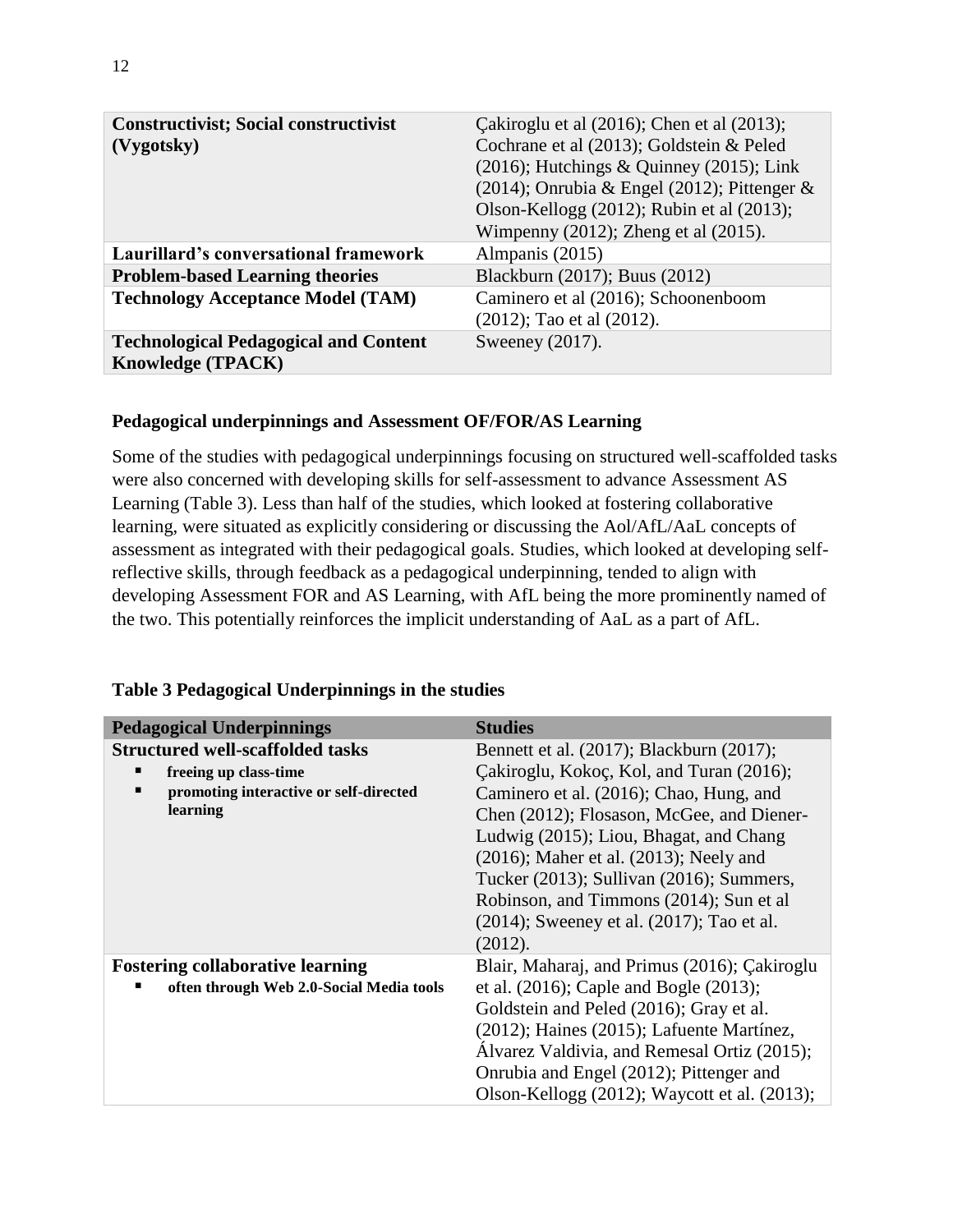|                                          | Zheng, Niiya, and Warschauer (2015).             |
|------------------------------------------|--------------------------------------------------|
| Developing self-reflective/self-directed | Chen, Wei, Huang, and Kinshuk (2013);            |
| skills                                   | Cochrane et al. (2013); Crook et al. (2012);     |
|                                          | Liou et al. $(2016)$ ; McNeill et al. $(2012)$ ; |
|                                          | Mettiäinen (2015); Whitelock, Thorpe, and        |
|                                          | Galley (2015)                                    |

Out of all the studies reviewed, 45 out of 65 papers explicitly addressed, named or contextualised Assessment OF/FOR/AS Learning; 10 out of the 45 papers addressed all three in some respect. The graphic in figure 6 shows the breakdown of each of Assessment OF/FOR/AS Learning as they were addressed across the 45 papers. Developing AfL was the most dominant approach related to the design, implementation, or examination of TfA.



**Figure 3 Number of papers that address one or more of Assessment OF/FOR/AS Learning.**

### **Summary**

The available findings did not explicitly answer what models of assessment design can assist academic staff to harness the potential of technology to enhance student learning. However, studies that included explicit theoretical frameworks and pedagogical underpinnings typically demonstrated a stronger understanding of assessment design.

# **2. Academic Staff Efficiencies**

*How can technology enhance academic staff efficiencies in the Assessment OF/FOR/AS Learning process?*

Approximately half of the studies reviewed were concerned with facets of efficiencies for academic staff from TfA use. These studies were exploratory and qualitative with no study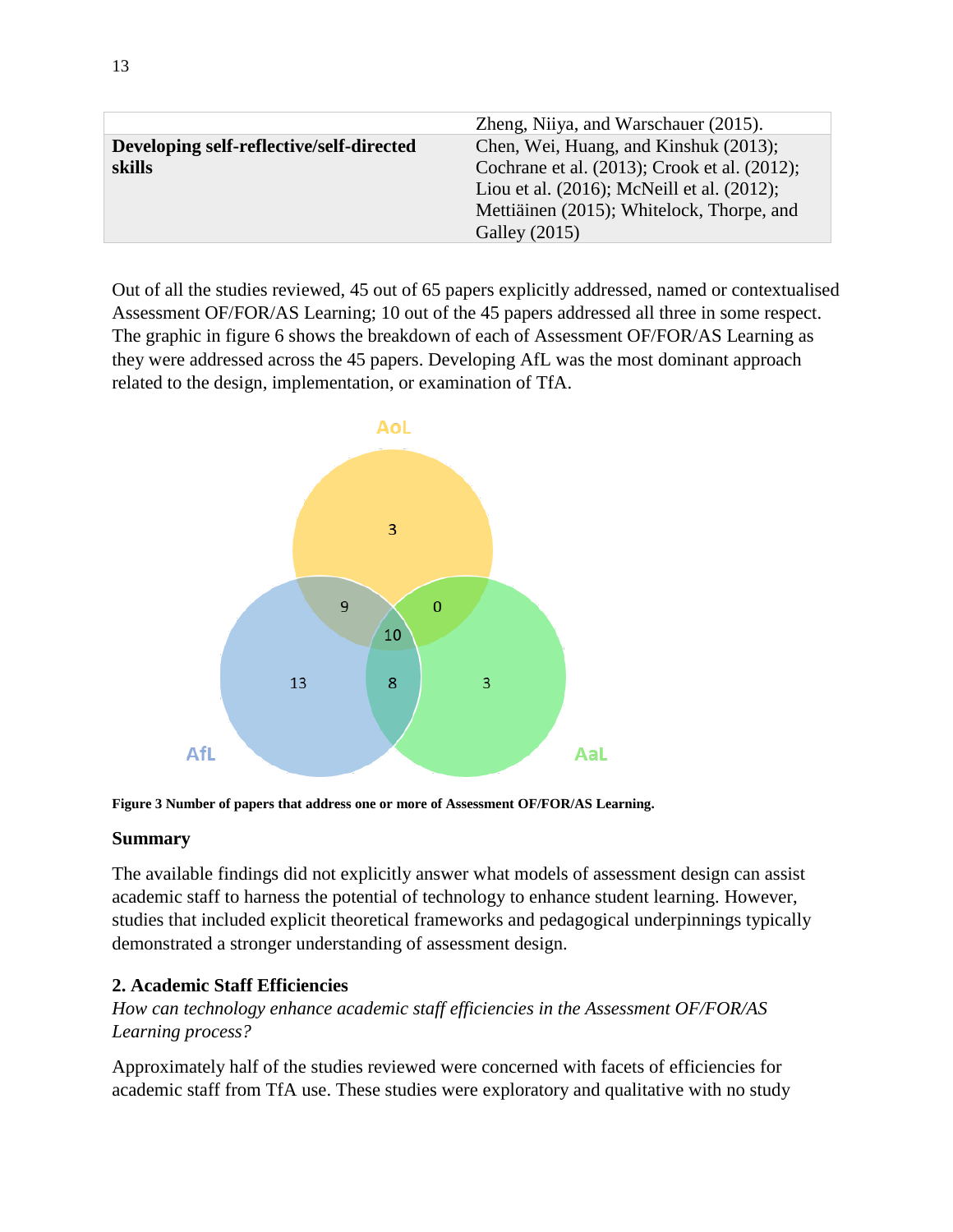showing the statistical significance, in terms of for example time saved, of their findings. There were mixed findings with some TfA (intelligent tutorial systems) demonstrating enhanced aspects of academic staff efficiencies, predominantly in relation to time saving and workload reduction. Others demonstrated increased and often overwhelming workloads (Web 2.0-Social Media) but with perceived educational advantages. Unfortunately and critically there was a lack of explicit statements of time saved, or limited indications of time and resources needed to set up and manage any of the TfA discussed. Some studies considered unexpected consequences and workloads (McNeill et al., 2012; Tao et al., 2012; Waycott et al., 2013) which could be indicative of first year or trial and error adoptions. Others considered the need for iterations of implementation (Haines, 2015) and strategies to minimise these impacts (Waycott et al., 2013; Zdravkova, Ivanović, & Putnik, 2012).

### **Workload efficiencies - time savings**

One expected outcome of implementing TfA is the potential to reduce staff workload (see Table 4), such as reducing time on assessment tasks and facilitating better use of class time. This is most apparent with online quizzes, in particular MCQs. MCQs and online quizzes are the most common efficiency-focused use of TfA, particularly in large classes (Bennett et al., 2017). Within these systems students' work is machine assessed, sometimes aligned to automated feedback, and sometimes with redirection to content, thereby reducing grading time for academics. Workload efficiencies are mostly evident in systems that incorporate automated feedback. Mechanisms supporting the provision of feedback rather than providing it, such as online marking rubrics and comment banks (Buckley & Cowap, 2013; Heinrich & Milne, 2012), or the delivery of generic feedback via video (Crook et al., 2012) were discussed too but not assessed in relation to their potential to improve submissions quality. The use of VLEs to deliver group feedback was seen as timesaving (Bennett et al., 2017), though in Crook et al (2012) they found that group feedback was viewed as an addition to individual feedback and so increased academic staff workload. ePortolios reportedly support and facilitate grading and feedback delivery by being quicker to mark and easier to manage (Almpanis, 2015; Bennett et al., 2017) but can also increase demands from students (Almpanis, 2015).

In some cases, increased workload was encountered at the beginning and implementation stages (Blackburn, 2017; Chew, Ding, & Rowell, 2015; Mettiäinen, 2015; Rodríguez-Gómez, Quesada-Serra, & Ibarra-Sáiz, 2016; Wanner & Palmer, 2015), but in other cases the increased workload persisted as long as students are engaging with the TfA tool (Gray et al., 2012; Lafuente Martínez et al., 2015; Waycott et al., 2013; Zdravkova et al., 2012). Several studies on Web 2.0- Social Media TfA noted increased time and heavier workload associated with managing the assessment grading, at some if not all stages of the process.

#### **Table 4 Studies with TfA tools impacting on workload-time**

| <b>Tools</b>                 | <b>Studies</b>                                                          |
|------------------------------|-------------------------------------------------------------------------|
| <b>MCOs – Online Quizzes</b> |                                                                         |
|                              | Bennett et al. (2017); Bogarra Rodriguez, Corbalan Fuertes, Font Piera, |
|                              | Plaza Garcia, and Arcega Solsona (2012); Chao et al. (2012); Chen et    |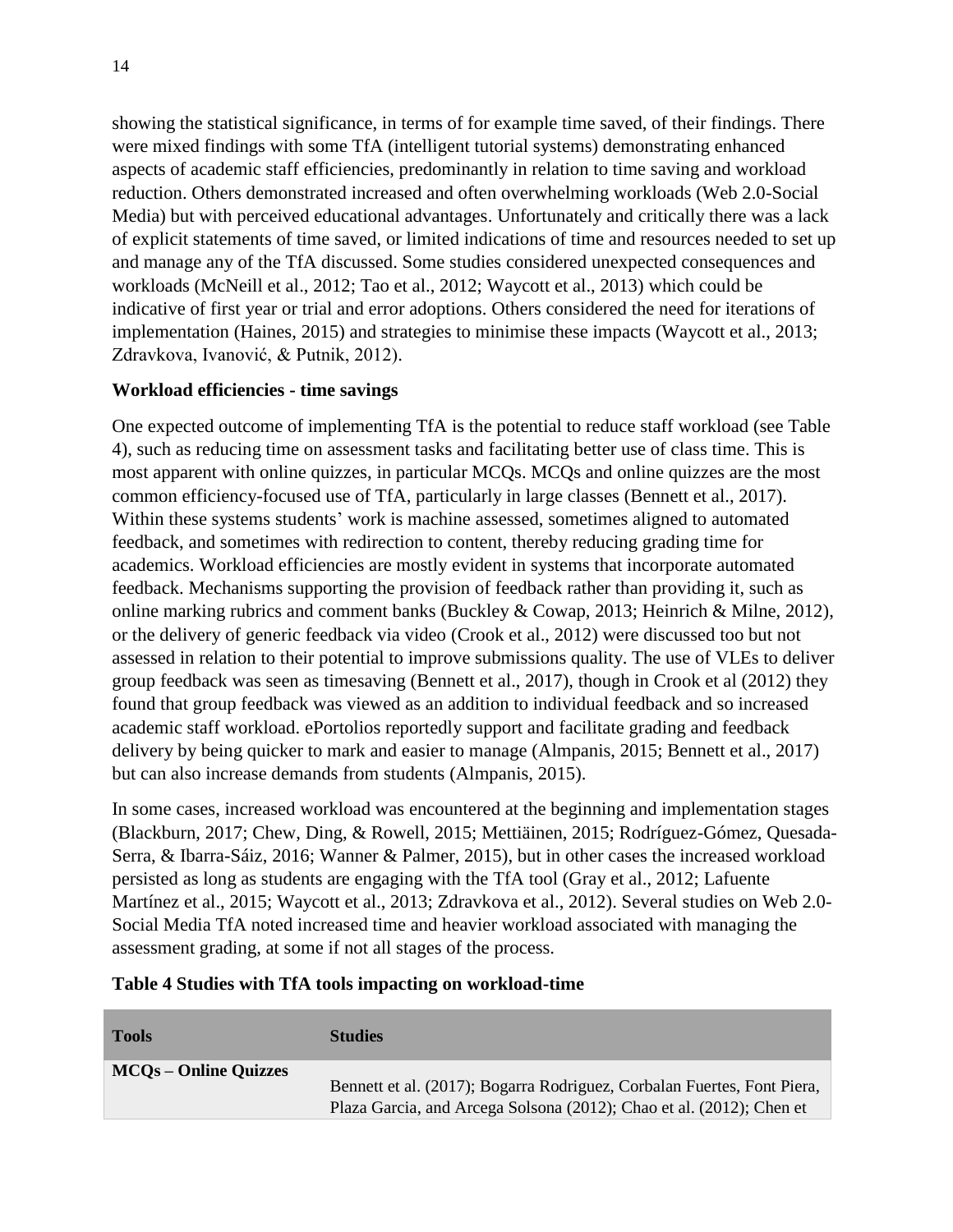|                           | al. $(2013)$ ; Flosason et al. $(2015)$ ; Griff and Matter $(2013)$ ; Hsiao et al.<br>(2016); Kim (2015); Malau-Aduli, Assenheimer, Choi-Lundberg, and<br>Zimitat (2014); McNeill et al. (2012); Mettiäinen (2015); Mora,<br>Sancho-Bru, Iserte, and Sánchez (2012); Nguyen, Hui, and Fong<br>(2013); Schaffer, Young, Ligon, and Chapman (2017); Sullivan (2016);<br>Sweeney et al. (2017); Whitworth and Wright (2015) |
|---------------------------|--------------------------------------------------------------------------------------------------------------------------------------------------------------------------------------------------------------------------------------------------------------------------------------------------------------------------------------------------------------------------------------------------------------------------|
| <b>Automated feedback</b> | Achumba, Azzi, Dunn, and Chukwudebe (2013); Blackburn (2017);<br>Buckley and Cowap (2013); Caminero et al. (2016); Heinrich and<br>Milne (2012); Kim (2015); Kuikka, Kitola, and Laakso (2014); Link,<br>Dursun, Karakaya, and Hegelheimer (2014); Mora et al. (2012);<br>Pittenger and Olson-Kellogg (2012); Whitelock et al. (2015)                                                                                    |
| Web 2.0-Social Media      | Caple and Bogle (2013); Goldstein and Peled (2016); Gray et al.<br>(2012); Lafuente Martínez et al. (2015); Mettiäinen (2015); Rodríguez-<br>Gómez et al. (2016); Wanner and Palmer (2015); Waycott et al. (2013);<br>Zdravkova et al. (2012)                                                                                                                                                                            |

### **Transparency and Visibility - Student Work**

There was an aspirational sense that efficiencies may be generated through enhanced ability of academic staff to monitor student activity (Caminero et al., 2016; Flosason et al., 2015; Lafuente Martínez et al., 2015; Zou, 2013). For example, in class Clicker use allowed engagement with and understanding of the coursework (Flosason et al., 2015) and before class polling was suggested to allow for a better prepared student (Sun, Martinez, & Seli, 2014). There was findings from two studies that student activity visibility and monitoring in a VLE improved the academics potential to diagnose and deal with students' problems more efficiently, though with academic staff time implications (Caminero et al., 2016; Lafuente Martínez et al., 2015).

When visibility is within a public space, for example via Web 2.0-Social Media tools, there were different challenges. These TfA were introduced predominantly with the pedagogical goal (often not explicitly mentioned) to facilitate collaborative learning practices (Gray et al., 2012; McNeill et al., 2012; Waycott et al., 2013). Though this goal was achieved, it was at times marred by a significant increase in workload to monitor, manage and respond in a timely manner to online open content for assessment. Various studies found that this workload could be overwhelming for academic staff (Caple & Bogle, 2013; Gray et al., 2012; Lafuente Martínez et al., 2015; Wanner & Palmer, 2015; Waycott et al., 2013; Zheng et al., 2015). There were also plagiarism and governance issues for academic staff (student netiquette) with this type of visibility (Waycott et al., 2013).

### **Summary**

The findings for the systematic review demonstrate that multiple technology tools afford enhancements to staff efficiencies but with the caveat that they may also increase workload via student demands or needs to moderate and monitor student work on an on-going basis.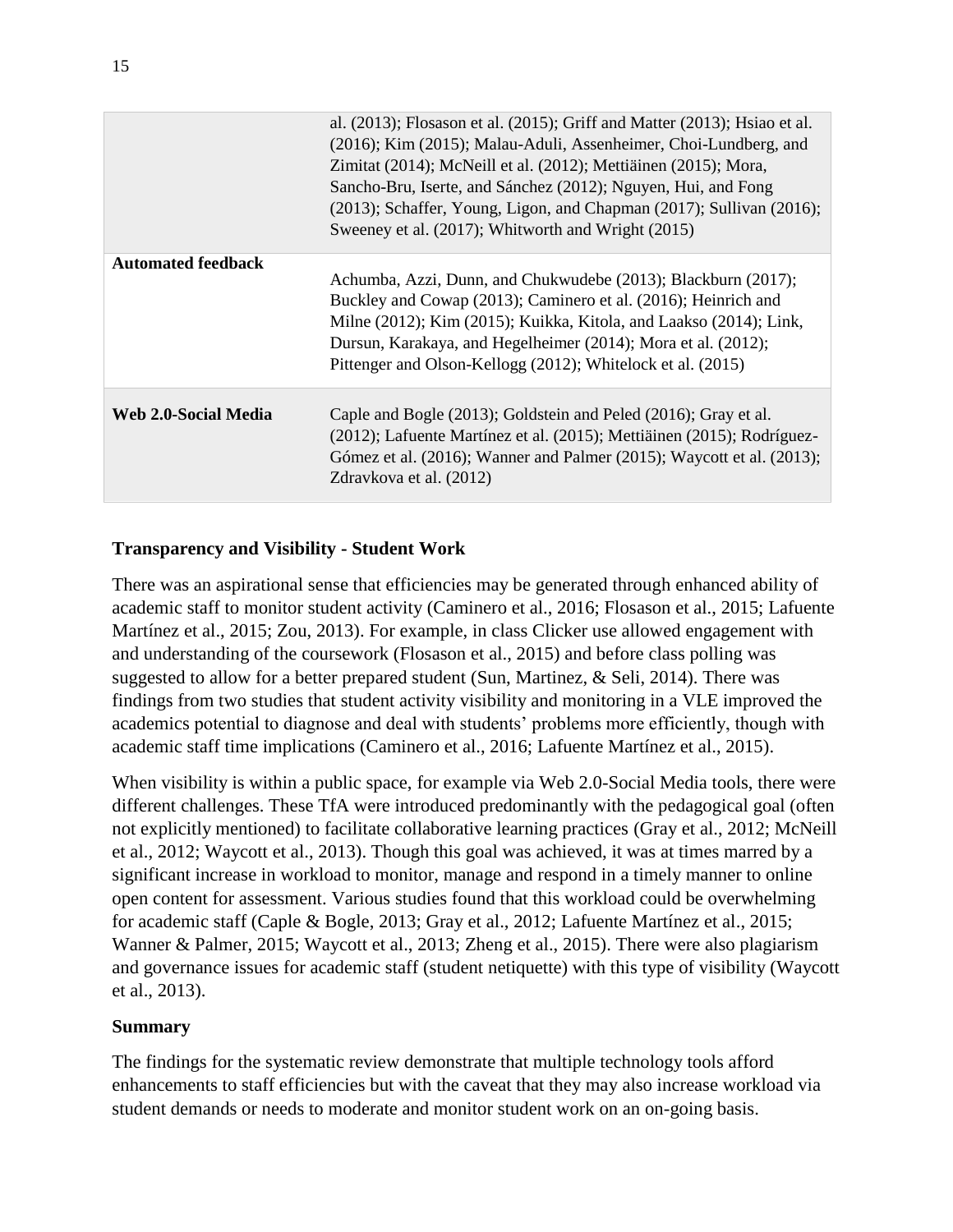### **3. Institutional Environment and Support**

*What types of institutional environment and support do institutions need to provide to develop technology enhanced (i.e. pedagogically grounded) Assessment OF/FOR/AS Learning?*

A number of papers in the systematic review discussed institutional leadership and support through policies focusing on specific issues in TfA such as plagiarism (Akçapınar, 2015), to broader policies that develop academic supports (Mettiäinen, 2015; Whitelock et al., 2015) or communities of practice (Blackburn, 2017; Marín et al., 2016). Papers by Blackburn (2017) and Cochrane et al (2013) discussed creating a role to support sustainable TfA implementation. These papers emphasise how institutional leadership and support through policies and resource allocation can facilitate the sustainability of TfA.

Institutional financial investment to support TfA seems necessary. However, the papers do not provide cost benefit analyses. For example, Schaffer et al (2017) make an argument that the fixed cost of TfA implementation provides economies of scale for very large student cohorts, however this claim is not evaluated in the paper. Some studies list required resources (Chao et al., 2012; Crook et al., 2012; Hutchings & Quinney, 2015; Summers et al., 2014) however they do not elaborate on costs. Bennett et al (2017) found that cost, particularly unanticipated costs, was a common barrier to adoption of TfA. Blackburn found "central strategic funding" as a "critical component" in their implementation (2017, p. 161). These papers emphasise the need for resourcing that is aligned with clear institutional policies regarding technology and teaching and learning.

The need for financial investment in appropriate infrastructure for TfA was exemplified. Integrating systems that facilitate ease of use emerged as a key consideration in adoption of TfA for academic staff, more so than available functionality (Heinrich & Milne, 2012; Kuikka et al., 2014; Rubin et al., 2013). Another key consideration was integration with existing learning management systems (LMS) (Caminero et al., 2016; Kuikka et al., 2014; Wang, Doll, Deng, Park, & Yang, 2013). In addition to ease of use and integration, Wang et al (2013) suggest that integration of principles of good teaching are influenced by the re-configurability of LMS systems. These papers stress the complex interaction of factors that influence sustained technology adoption and how these must be considered in infrastructure decisions.

| <b>Approaches to Training</b>          | <b>Studies</b>                                                                                                                                                                                                                          |
|----------------------------------------|-----------------------------------------------------------------------------------------------------------------------------------------------------------------------------------------------------------------------------------------|
| Time for staff training and CPD        | Bogarra Rodriguez et al. (2012); Buckley and<br>Cowap $(2013)$ ; Carruthers et al. $(2015)$ ; Chew et<br>al. (2015); Kuikka et al. (2014); McNeill et al.<br>(2012); Mettiäinen (2015); Penketh and Beaumont<br>$(2014)$ ; Zou $(2013)$ |
| Training for students as well as staff | Bennett et al. (2017); Bogarra Rodriguez et al.<br>(2012); Buckley and Cowap (2013); Carruthers et<br>al. (2015); Chew et al. (2015); Penketh and<br>Beaumont (2014)                                                                    |
| Aligned with technology and pedagogy   | Heinrich and Milne (2012); Kuikka et al. (2014);                                                                                                                                                                                        |

### **Table 5 Training approaches in studies**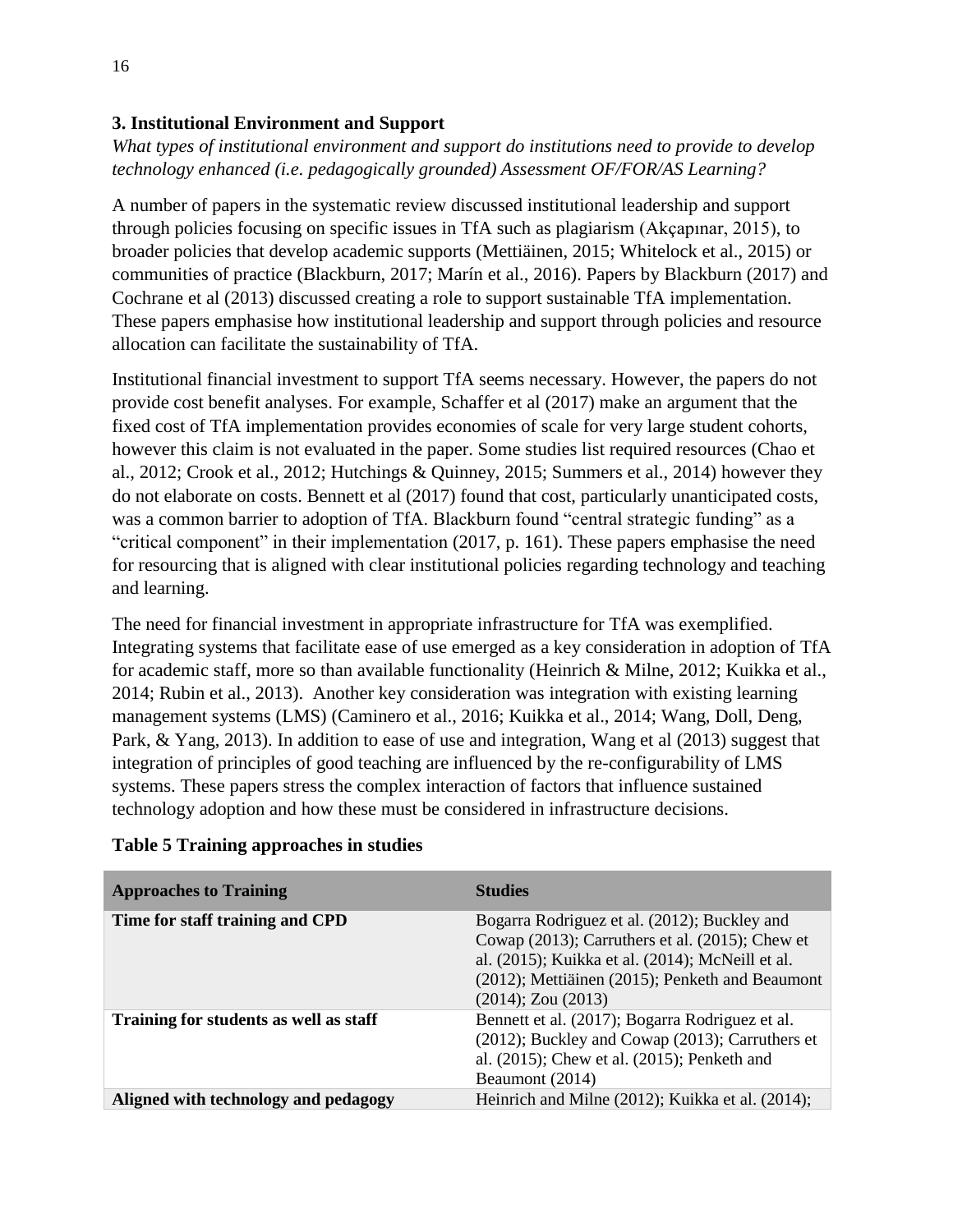Meadows et al. (2016); Schoonenboom (2012); Steenbergen-Hu and Cooper (2014); Wimpenny, Savin-Baden, Mawer, Steils, and Tombs (2012); Zou (2013)

The provision of high quality training was identified in several papers as necessary for introducing and sustaining the use of TfA, see Table 5. Many of the studies highlight the need to provide support, time, training and continuing professional development (CPD) to academic staff as they learn to integrate and use any new TfA system. The necessity of training and supporting not only academic staff, but also students, in the use of TfA is also emphasised in many studies, see Table 6. Regarding academic staff training, the papers suggest that training should be context-sensitive (Buckley & Cowap, 2013), integrate and align technology and pedagogy, and be embedded with the course and institutional structures (Zou, 2013). In addition to these requirements, it was noted that training should also explicitly target a deeper understanding of the affordances of technologies to develop curriculum goals (McNeill et al., 2012) as well as tensions between pedagogy and technological affordances (Buus, 2012; Haines, 2015). Bennett et al (2017) also note that development of the training infrastructure needs to consider and actively target barriers created by the knowledge and communications gap between technical and academic staff. This builds on the points regarding institutional leadership and the creation of posts to specifically target the intersection between technology and subject-specific pedagogy.

The effectiveness of training in several studies is questionable, with findings of non-attendance and/or subsequent to attendance, limited adoption of technology (Buus, 2012; Mettiäinen, 2015) or short-term adoption only (Tao et al., 2012). Even in the case of highly committed and welltrained academic staff, on-going challenges to sustained adoption of technology occurred (Haines, 2015). This would suggest that training is not the only solution to this complex issue.

Furthermore, many of the studies strongly emphasise the need for appropriate allocations of time to facilitate TEA, for set up and implementation (Blair et al., 2016; Whitworth & Wright, 2015), training and development for both academic staff and students (Çakiroglu et al., 2016), maintenance, upkeep and up skilling and learning design iterations (Marín et al., 2016; Summers et al., 2014; Zheng et al., 2015).

### **Summary**

This synthesis of findings did not provide clear guidelines in relation to the required institutional environment and supports like institutional leadership, resourcing, and context-sensitive, timely training. The findings highlighted a complex interplay of challenges both during initial set up and the on-going support needed in terms of time, resources and training. This aligns with the broader literature on changing practice in education (Maughan, Teeman, & Wilson, 2012).

### **Future Research Direction, Limitations, and Policy Implications**

This systematic review supports the current state of the field, which has emphasised a scarcity of studies which investigate the core issues relating to academic staff technological adoption within teaching and learning in higher education (King & Boyatt, 2015; Selwyn, 2013) Similarly to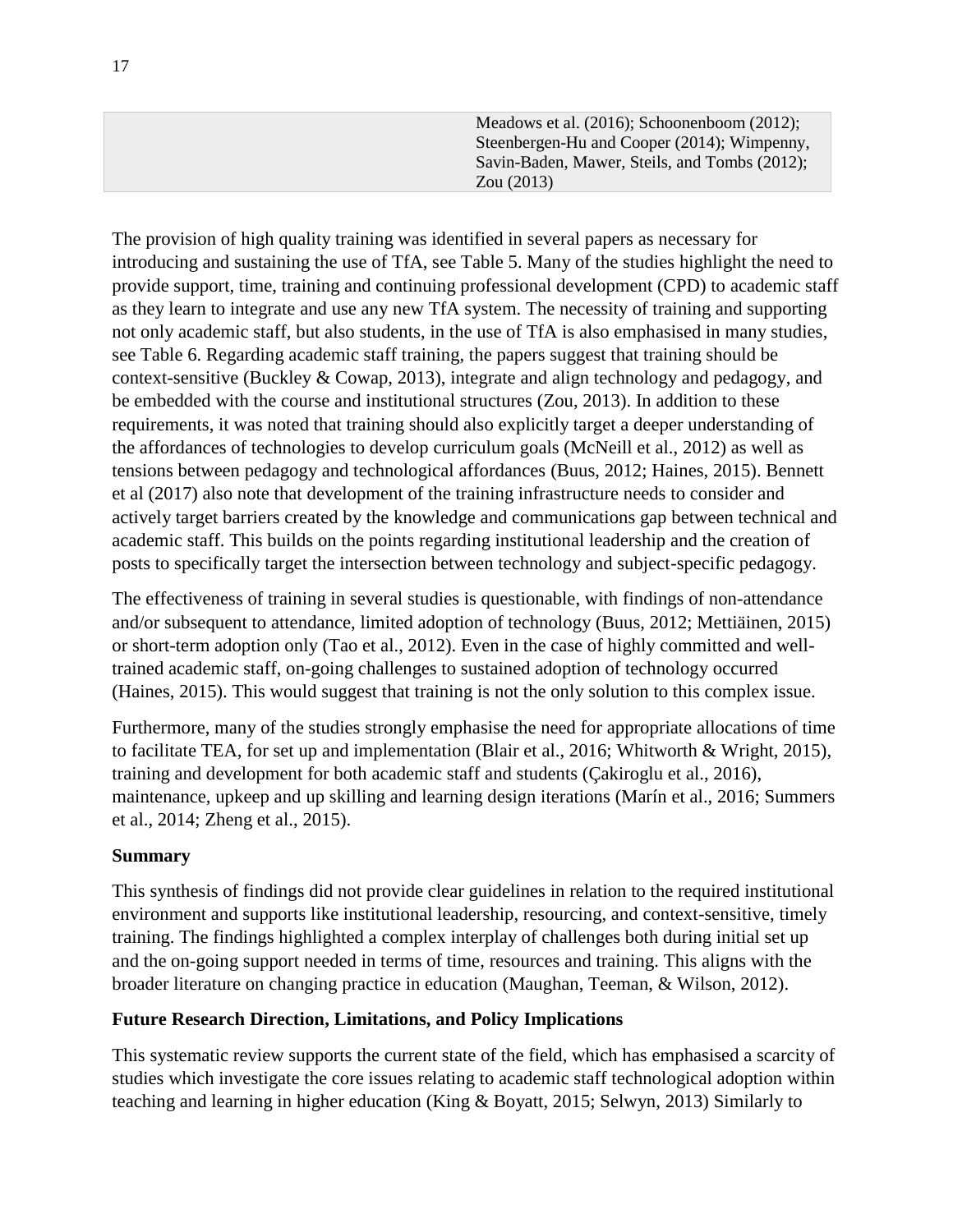Heitink et al., (2016) and Bennett et al., (2016) this work emphasises the need for more studies into the required operational costs, time and resources of TfA for academic staff. The systematic review found a lack of any (published) longitudinal investigation of academic staff experiences of implementing or using TfA in a sustained manner. There is a need for more studies that have external validity, and show clearly the reproduction of benefits in multiple settings and over time. Despite benefits for students demonstrated in the extant studies (see for example Nikou and Economides, 2018), these findings highlight the preponderance of small-scale case studies by self-motivated innovators/early adopters. Sufficient studies of effective enduring integration of educational technologies by academics are not yet in evidence. Thus there is a need to scale up research approaches into the value and effectiveness of adoption of TfA for all stakeholders in the process sustained over time in longitudinal studies.

Few papers were situated within an identified theoretical framework pertaining to assessment, digital technology, pedagogy, or adoption. An examination of the sustained adoption of technology by academic staff requires a deep engagement with educator cognition and knowledge (Fung & Gordon, 2016), "understanding what teachers think, know and believe" (Borg, 2003, p. 81). Also notable is the need for models of professional development that support adaptive change to practice which may entail challenges to belief systems (Heifetz, Grashow, & Linsky, 2009). These considerations are largely absent in the current research on TfA.

Similar to (Bennett et al, 2017) we found that in terms of introducing TfA, the goal of achieving efficiencies often came first for educators and institutions before consideration of pedagogy or the learning environment and associated supports. Regarding policy, there is a clear need for professional development supports and institutional policies, which acknowledge and address these challenges and provide leadership to underpin sustained adoption and use of TfA (King & Boyatt, 2015). The challenge is to move beyond where we are now to where we could be. As Bennett et al noted, many TfA currently in use are "pedagogically satisfactory rather than optimal" (2017, p. 679). The lack of theoretical guidance, reflected in the absence of the integration of technology deployment theories into either educational frameworks, assessment or learning processes, are areas where further consideration could offer significant benefits to both practice and future research.

### **Conclusion**

This study shows that TfA is still at an early stage of adoption with limited pedagogical underpinnings or theoretical frameworks. Critically even though discussion of academic staff efficiencies was dominant, there was a lack of quantification in terms of design, set-up and ongoing maintenance, time and resource costs or gains. Despite a sense that institutional supports could be critical, there was limited insight into the type or scale of resources and institutional structures that could best support and drive adoption.

To evaluate the effectiveness and sustainability of TfA by academic staff beyond the aspirational we suggest that the complexity of the challenges and changes required to sustain TfA, across multiple technologies and assessment types must be underpinned by sound pedagogy and educational theory supported by more rigorous and particularly longitudinal empirical research.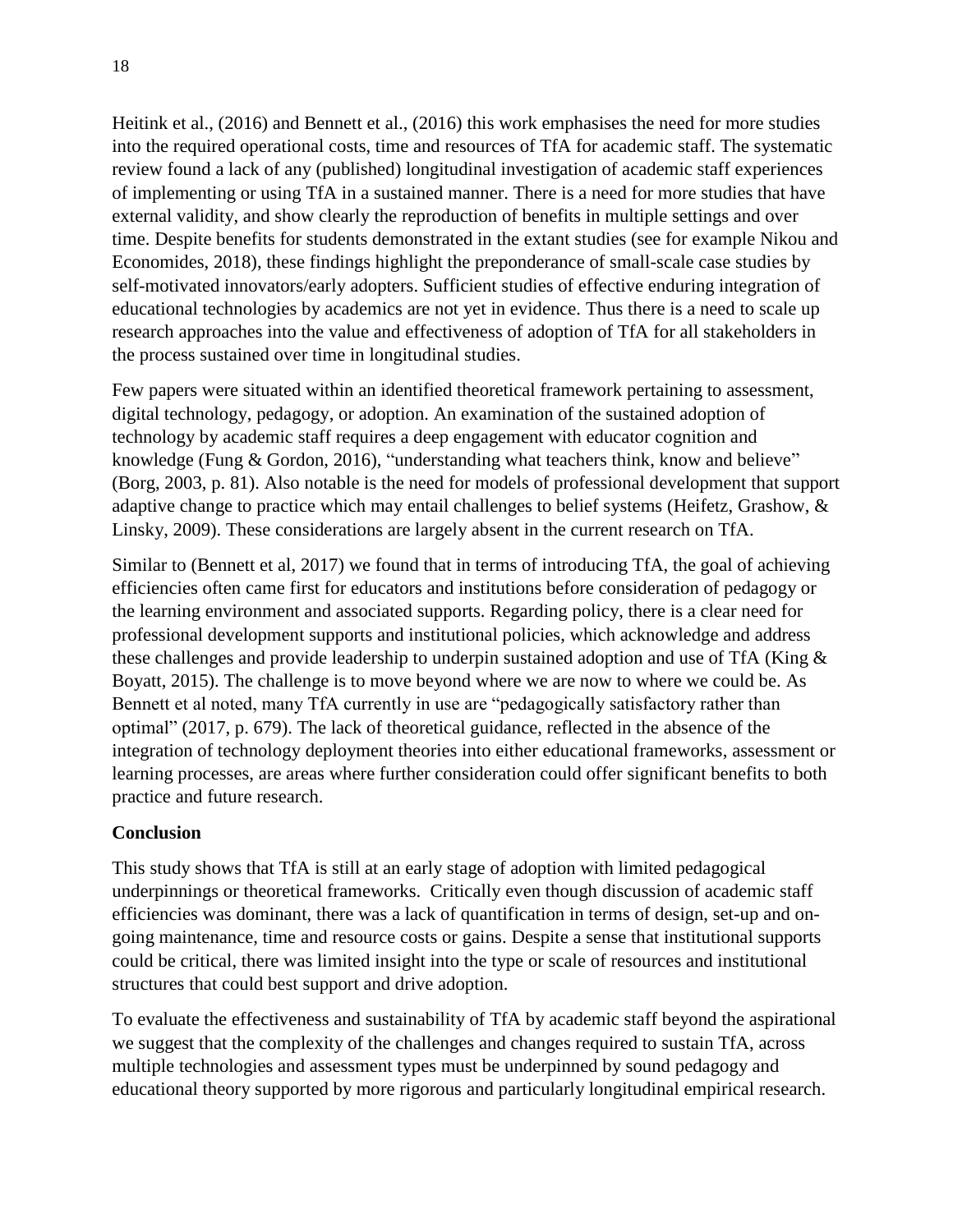#### **Statements on open data, ethics and conflict of interest**

We declare that any data will be available through direct application to the first author. We declare that no human participants were used in this study. We declare no conflicts of interest regarding the reported study.

#### References

- Achumba, E. I., Azzi, D., Dunn, L. V., & Chukwudebe, A. G. (2013). Intelligent Performance Assessment of Students' Laboratory Work in a Virtual Electronic Laboratory Environment. *IEEE Transactions on Learning Technologies, 6*(2), 103-116.
- Akçapınar, G. (2015). How automated feedback through text mining changes plagiaristic behavior in online assignments. *Computers & Education, 87*, 123-130. doi:10.1016/j.compedu.2015.04.007
- Almpanis, T. (2015). Staff Development and Institutional Support for Technology Enhanced Learning in UK Universities. *Electronic Journal of e-Learning, 13*(5), 366-375.
- Bennett, S., Dawson, P., Bearman, M., Molloy, E., & Boud, D. (2017). How technology shapes assessment design: Findings from a study of university teachers. *British Journal of Educational Technology, 48*(2), 672-682. doi:10.1111/bjet.12439
- Black, P. (2008). Formative assessment in the learning and teaching of design and technology. *Design and Technology Education: An International Journal, 13*(3).
- Black, P., Harrison, C., Lee, C., Marshall, B., & Wiliam, D. (2004). Working inside the Black Box: Assessment for Learning in the Classroom. *Phi Delta Kappan, 86*(1).
- Blackburn, G. (2017). A university's strategic adoption process of an PBL-aligned eLearning environment: an exploratory case study. *Educational Technology Research & Development, 65*(1), 147-176. doi:10.1007/s11423-016-9472-3
- Blair, E., Maharaj, C., & Primus, S. (2016). Performance and perception in the flipped classroom. *Education and Information Technologies, 21*(6), 1465-1482. doi:10.1007/s10639-015-9393-5
- Bogarra Rodriguez, S., Corbalan Fuertes, M., Font Piera, A., Plaza Garcia, I., & Arcega Solsona, F. J. (2012). Lessons Learned in the Use of WIRIS Quizzes to Upgrade Moodle to Solve Electrical Circuits. *IEEE Transactions on Education, 55*(3), 412-417. doi:10.1109/TE.2011.2181381
- Borg, S. (2003). Teacher cognition in language teaching: A review of research on what language teachers think, know, believe, and do. *Language Teaching, 36*(2), 81-109.
- Buckley, E., & Cowap, L. (2013). An evaluation of the use of Turnitin for electronic submission and marking and as a formative feedback tool from an educator's perspective. *British Journal of Educational Technology, 44*(4), 562-570. doi:10.1111/bjet.12054
- Buus, L. (2012). Scaffolding Teachers Integrate Social Media into a Problem-Based Learning Approach? *Electronic Journal of e-Learning, 10*(1), 13-22.
- Çakiroglu, Ü., Kokoç, M., Kol, E., & Turan, E. (2016). Exploring Teaching Programming Online through Web Conferencing System: The Lens of Activity Theory. *Educational Technology & Society, 19*(4), 126-139.
- Caminero, A. C., Ros, S., Hernández, R., Robles-Gómez, A., Tobarra, L., & Granjo, P. J. T. (2016). VirTUal remoTe labORatories Management System (TUTORES): Using Cloud Computing to Acquire University Practical Skills. *IEEE Transactions on Learning Technologies, 9*(2), 133-145. doi:10.1109/TLT.2015.2470683
- Caple, H., & Bogle, M. (2013). Making Group Assessment Transparent: What Wikis Can Contribute to Collaborative Projects. *Assessment & Evaluation in Higher Education, 38*(2), 198-210.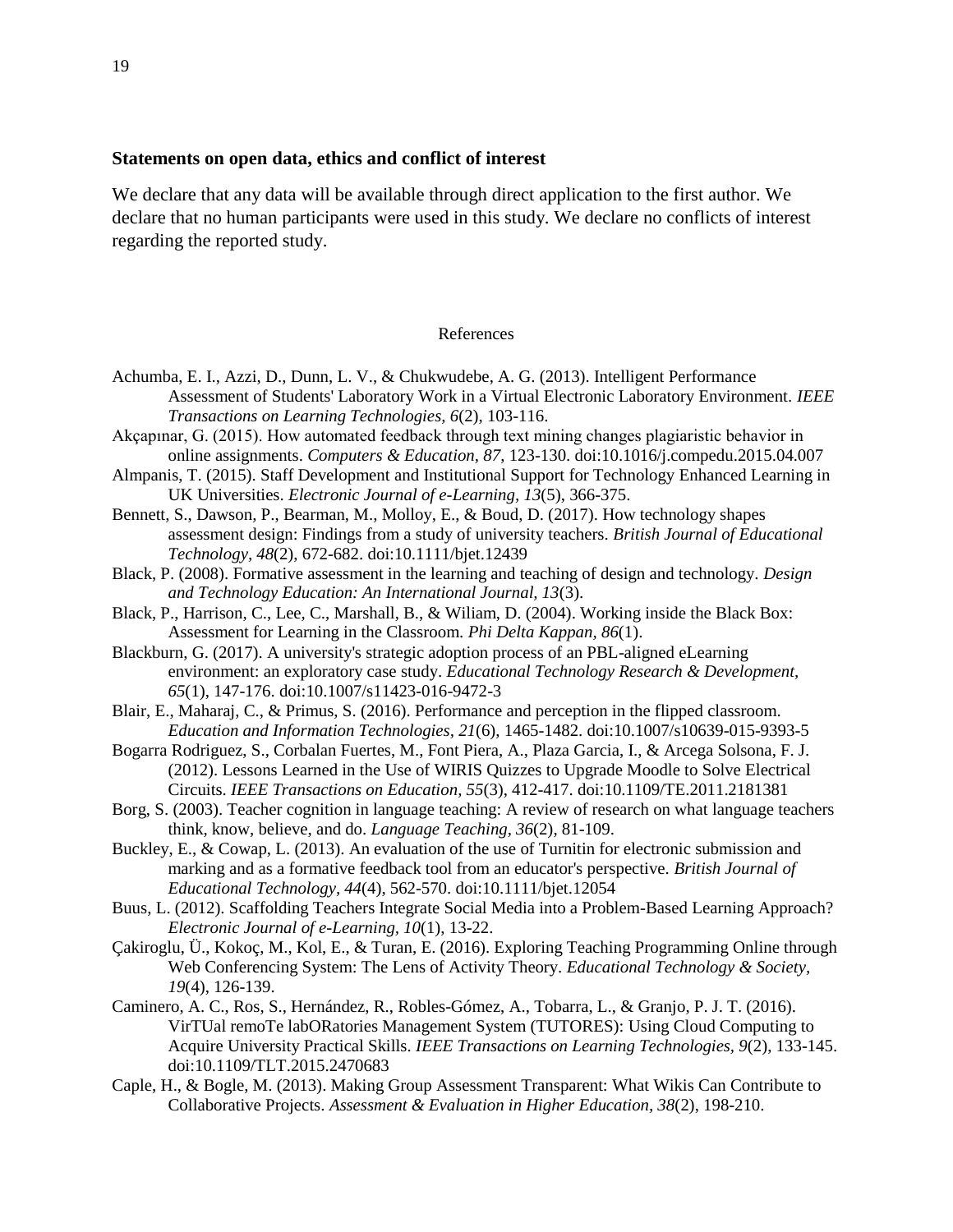- Carruthers, C., McCarron, B., Bolan, P., Devine, A., McMahon-Beattie, U., & Burns, A. (2015). "I Like the Sound of That"--An Evaluation of Providing Audio Feedback via the Virtual Learning Environment for Summative Assessment. *Assessment & Evaluation in Higher Education, 40*(3), 352-370.
- Chao, K. J., Hung, I. C., & Chen, N. S. (2012). On the Design of Online Synchronous Assessments in a Synchronous Cyber Classroom. *Journal of Computer Assisted Learning, 28*(4), 379-395.
- Chen, N. S., Wei, C. W., Huang, Y. C., & Kinshuk. (2013). The integration of print and digital content for providing learners with constructive feedback using smartphones. *British Journal of Educational Technology, 44*(5), 837-845. doi:10.1111/j.1467-8535.2012.01371.x
- Chew, E., Ding, S. L., & Rowell, G. (2015). Changing attitudes in learning and assessment: Cast-off 'plagiarism detection' and cast-on self-service assessment for learning. *Innovations in Education and Teaching International, 52*(5), 454-463. doi:10.1080/14703297.2013.832633
- Cochrane, T., Sissons, H., Mulrennan, D., & Pamatatau, R. (2013). Journalism 2.0: Exploring the Impact of Mobile and Social Media on Journalism Education. *International Journal of Mobile and Blended Learning, 5*(2), 22-38.
- Crook, A., Mauchline, A., Maw, S., Lawson, C., Drinkwater, R., Lundqvist, K., . . . Park, J. (2012). The Use of Video Technology for Providing Feedback to Students: Can It Enhance the Feedback Experience for Staff and Students? *Computers & Education, 58*(1), 386-396.
- Dawson, P., & Henderson, M. (2017). How Does Technology Enable Scaling Up Assessment for Learning? In D. Carless, S. Bridges, C. Ka Yuk Chan, & R. Glofcheski (Eds.), *Scaling up Assessment for Learning in Higher Education* (pp. 209-222). Singapore: Springer.
- Daly, C., Pachler, N., Mor, Y., & Mellar, H. (2010). Exploring Formative E-Assessment: Using Case Stories and Design Patterns. *Assessment & Evaluation in Higher Education,* 35(5), 619–636
- Deeley, S. J. (2018). Using technology to facilitate effective assessment for learning and feedback in higher education. *Assessment & Evaluation in Higher Education,* 43(3), 439-448.
- Earl, L. M. (2013). *Assessment As Learning: Using Classroom Assessment to Maximize Student Learning*. Thousand Oaks, CA: Corwin Press.
- EPPI Centre. (2017). EPPI-Reviewer 4: Software for Systematic Reviews. Retrieved from <http://eppi.ioe.ac.uk/eppireviewer4/eppireviewer4.aspx>
- Flosason, T. O., McGee, H. M., & Diener-Ludwig, L. (2015). Evaluating Impact of Small-Group Discussion on Learning Utilizing a Classroom Response System. *Journal of Behavioral Education, 24*(3), 317-337.
- Fung, D., & Gordon, C. (2016). *Rewarding educators and education leaders in research-intensive universities.* York, UK.: Higher Education Academy.
- Goldstein, O., & Peled, Y. (2016). Pedagogical Aspects of Integrating Wikis in Pre-Service Teacher Education. *Technology, Pedagogy and Education, 25*(4), 469-486.
- Gough, D., Oliver, S., & Thomas, J. (2012). *An Introduction to Systematic Reviews*. London: Sage.
- Gray, K., Waycott, J., Clerehan, R., Hamilton, M., Richardson, J., Sheard, J., & Thompson, C. (2012). Worth it? Findings from a study of how academics assess students' Web 2.0 activities. *Research in Learning Technology, 20*(1), 1-15. doi:10.3402/rlt.v20i0.16153
- Griff, E. R., & Matter, S. F. (2013). Evaluation of an adaptive online learning system. *British Journal of Educational Technology, 44*(1), 170-176. doi:10.1111/j.1467-8535.2012.01300.x
- Habib, L., & Johannesen, M. (2014). Perspectives on academic staff involvement in the acquisition and implementation of educational technologies. *Teaching in Higher Education, 19*(5), 484-496.
- Haines, K. J. (2015). Learning to Identify and Actualize Affordances in a New Tool. *Language Learning & Technology, 19*(1), 165-180.
- Harden, A., & Gough, D. (2012). Quality and relevance appraisal. In D. Gough, S. Oliver, & J. Thomas (Eds.), *An Introduction to Systematic Reviews* (pp. 153-178). London: Sage.
- Heifetz, R. A., Grashow, A., & Linsky, M. (2009). *The practice of adaptive leadership: Tools and tactics for changing your organization and the world.* Boston, MA: Harvard Business Press.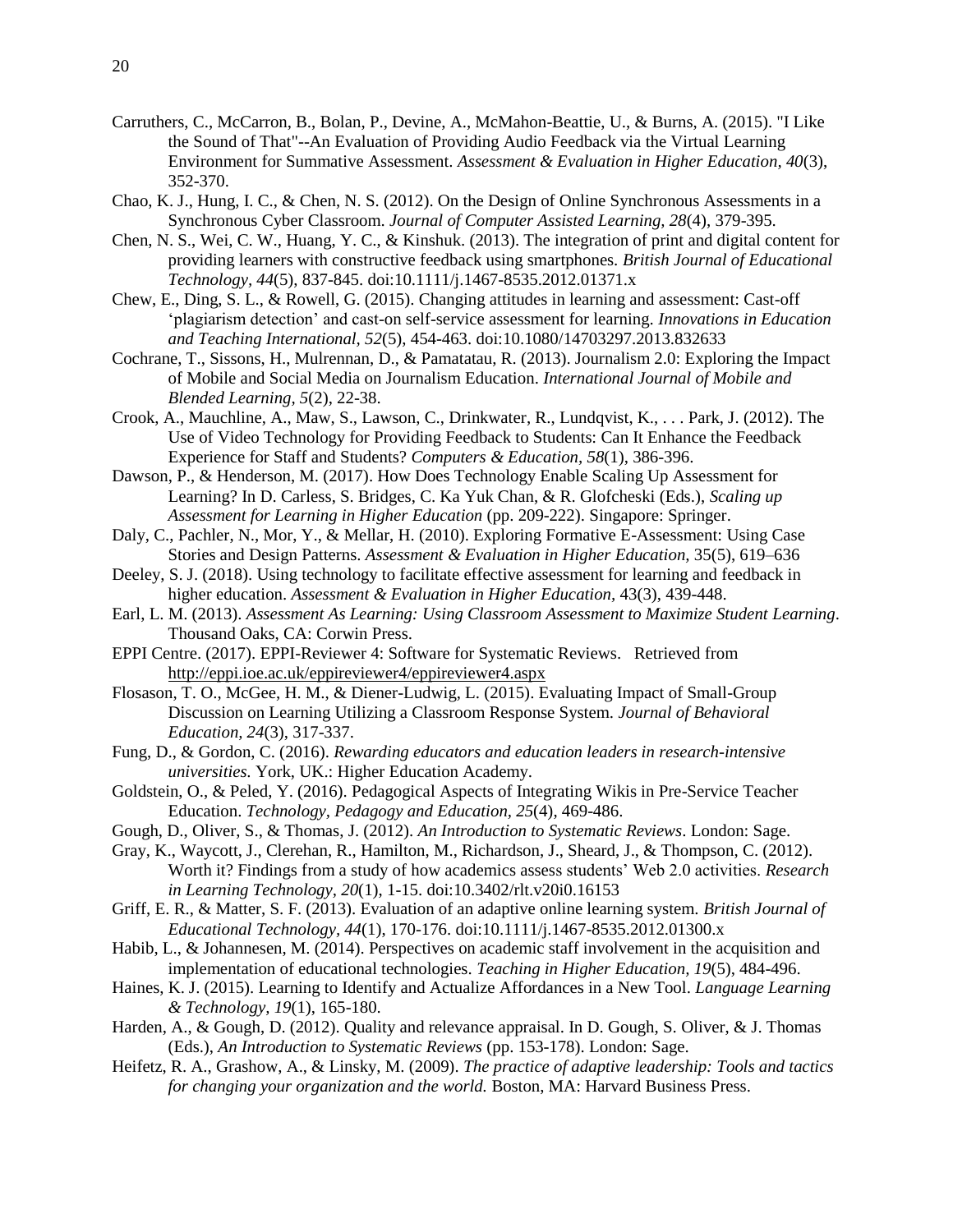- Heinrich, E., & Milne, J. (2012). Applying a Framework to Evaluate Assignment Marking Software: A Case Study on Lightwork. *Research in Learning Technology, 20*(2), 14.
- Heitink, M. C., Van der Kleij, F. M., Veldkamp, B. P., Schildkamp, K., & Kippers, W. B. (2016). A systematic review of prerequisites for implementing assessment for learning in classroom practice. *Educational Research Review, 17*(February, 2016), 50-62.
- Higgins, J. P. T., & Green, S. (2011). *Cochrane Handbook for Systematic Reviews of Interventions* (J. P. T. Higgins & S. Green Eds. Vol. Version 5.1.0): The Cochrane Collaboration.
- Hsiao, H.-S., Chang, C.-S., Lin, C.-Y., Chen, B., Wu, C.-H., & Lin, C.-Y. (2016). The Development and Evaluation of Listening and Speaking Diagnosis and Remedial Teaching System. *British Journal of Educational Technology, 47*(2), 372-389.
- Hutchings, M., & Quinney, A. (2015). The Flipped Classroom, Disruptive Pedagogies, Enabling Technologies and Wicked Problems: Responding to "The Bomb in the Basement". *Electronic Journal of e-Learning, 13*(2), 106-119.
- JISC. (2010). *Effective Assessment in a Digital Age*. Retrieved from [https://www.webarchive.org.uk/wayback/archive/20140614115719/http://www.jisc.ac.uk/media/](https://www.webarchive.org.uk/wayback/archive/20140614115719/http:/www.jisc.ac.uk/media/documents/programmes/elearning/digiassass_eada.pdf) [documents/programmes/elearning/digiassass\\_eada.pdf](https://www.webarchive.org.uk/wayback/archive/20140614115719/http:/www.jisc.ac.uk/media/documents/programmes/elearning/digiassass_eada.pdf)
- Keane, M., Sutton, M., Farragher, L., & Long, J. (2016). *Barriers and facilitators to successful hospital mergers: A systematic review*. Retrieved from Dublin: [http://www.hrb.ie/uploads/tx\\_hrbpublications/Barriers\\_and\\_facilitators\\_to\\_successful\\_hospital\\_](http://www.hrb.ie/uploads/tx_hrbpublications/Barriers_and_facilitators_to_successful_hospital_mergers.pdf) [mergers.pdf](http://www.hrb.ie/uploads/tx_hrbpublications/Barriers_and_facilitators_to_successful_hospital_mergers.pdf)
- Kim, J.-Y. (2015). A study of perceptional typologies on computer based assessment (CBA): Instructor and student perspectives. *Journal of Educational Technology & Society, 18*(2), 80-96.
- King, E., & Boyatt, R. (2015). Exploring factors that influence adoption of e-learning within higher education. *British Journal of Educational Technology, 46*(6), 1272-1280.
- Kirkwood, A., & Price, L. (2013). Missing: evidence of a scholarly approach to teaching and learning with technology in higher education. *Teaching in Higher Education, 18*(3), 327-337.
- Kuikka, M., Kitola, M., & Laakso, M.-J. (2014). Challenges when introducing electronic exam. *Research in Learning Technology, 22*. doi:10.3402/rlt.v22.22817
- Lafuente Martínez, M., Álvarez Valdivia, I. M., & Remesal Ortiz, A. (2015). Making Learning More Visible through E-Assessment: Implications for Feedback. *Journal of Computing in Higher Education, 27*(1), 10-27.
- Link, S., Dursun, A., Karakaya, K., & Hegelheimer, V. (2014). Towards Better ESL Practices for Implementing Automated Writing Evaluation. *CALICO Journal, 31*(3).
- Liou, W.-K., Bhagat, K. K., & Chang, C.-Y. (2016). Beyond the Flipped Classroom: A Highly Interactive Cloud-Classroom (HIC) Embedded into Basic Materials Science Courses. *Journal of Science Education and Technology, 25*(3), 460-473.
- Maher, B., Drachsler, H., Kalz, M., Hoare, C., Sorensen, H., Lezcano, L., . . . Specht, M. (2013). Use of Mobile Applications for Hospital Discharge Letters: Improving Handover at Point of Practice. *International Journal of Mobile and Blended Learning, 5*(4), 19-42.
- Malau-Aduli, B. S., Assenheimer, D., Choi-Lundberg, D., & Zimitat, C. (2014). Using computer-based technology to improve feedback to staff and students on MCQ assessments. *Innovations in Education & Teaching International, 51*(5), 510-522. doi:10.1080/14703297.2013.796711
- Manca, S., Grion, V., Armellini, A., & Devecchi, C. (2017). Editorial: Student Voice. Listening to Students to Improve Education through Digital Technologies. *British Journal of Educational Technology, 48*(5), 1075-1080.
- Marín, V. I., Jääskelä, P., Häkkinen, P., Juntunen, M., Rasku-Puttonen, H., & Vesisenaho, M. (2016). Seamless Learning Environments in Higher Education with Mobile Devices and Examples. *International Journal of Mobile and Blended Learning, 8*(1), 51-68.
- Maughan, S., Teeman, D., & Wilson, R. (2012). *What leads to positive change in teaching practice?*  (NFER Research Programme: Developing the Education Workforce). Retrieved from NFER: Slough:<https://www.nfer.ac.uk/publications/RCTL01/RCTL01.pdf>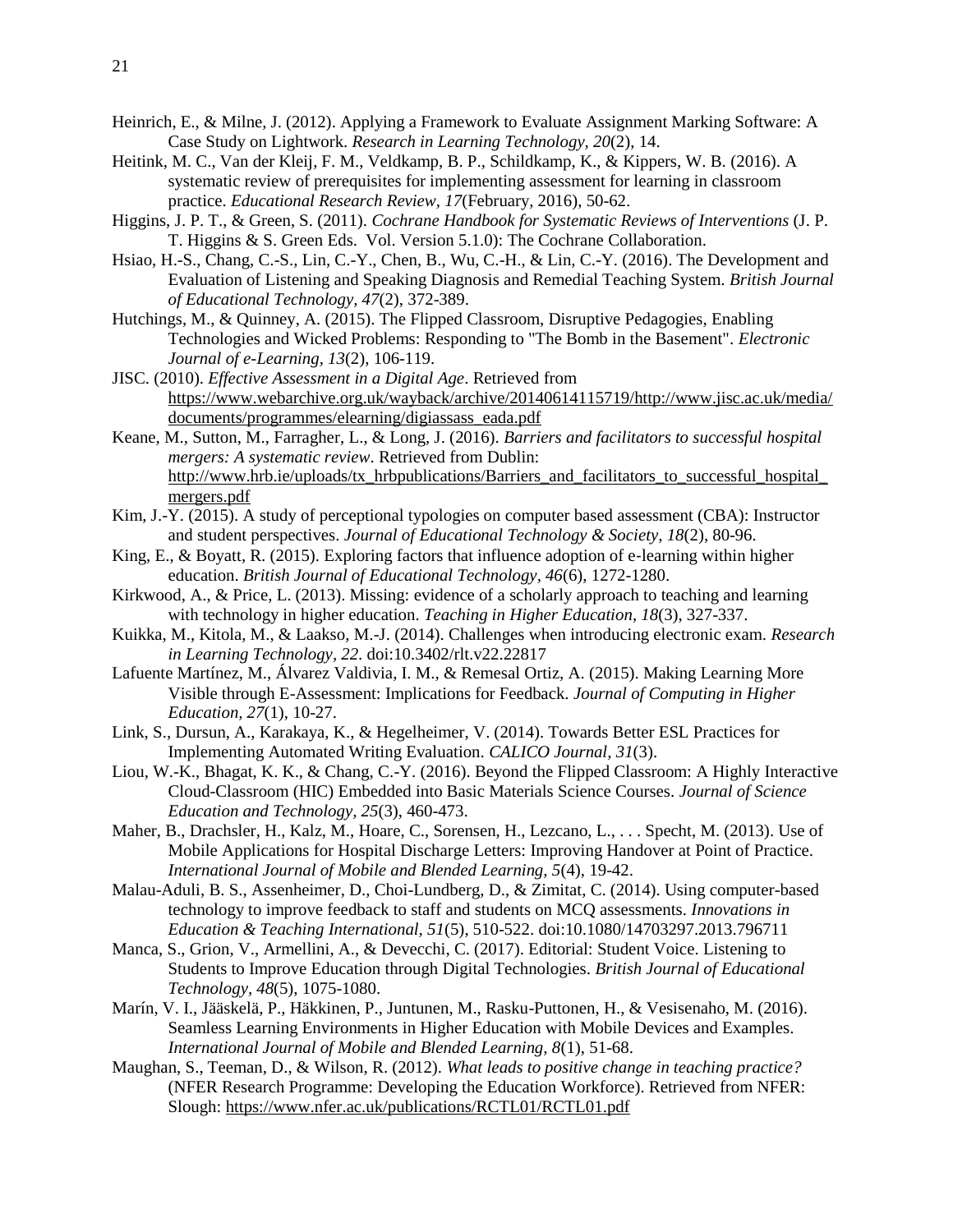- McMaster University. (2016). Quality Assessment Tool Review Articles. Retrieved from [https://www.healthevidence.org/documents/our-appraisal](https://www.healthevidence.org/documents/our-appraisal-tools/QATool&Dictionary_01Jun16.pdf)[tools/QATool&Dictionary\\_01Jun16.pdf](https://www.healthevidence.org/documents/our-appraisal-tools/QATool&Dictionary_01Jun16.pdf)
- McNeill, M., Gosper, M., & Xu, J. (2012). Assessment choices to target higher order learning outcomes: The power of academic empowerment. *Research in Learning Technology, 20*(3), 283-296. doi:10.3402/rlt.v20i0.17595
- Meadows, C., Soper, K., Cullen, R., Wasiuk, C., McAllister-Gibson, C., & Danby, P. (2016). Shaping the future of learning using the student voice: We're listening but are we hearing clearly? *Research in Learning Technology, 24*. doi:10.3402/rlt.v24.30146
- Mettiäinen, S. (2015). Electronic Assessment and Feedback Tool in Supervision of Nursing Students during Clinical Training. *Electronic Journal of e-Learning, 13*(1), 42-56.
- Moher, D., Liberati, A., Tetzlaff, J., & Altman, D. G. (2009). Preferred reporting items for systematic reviews and meta-analyses: the PRISMA statement. *BMJ, 339*. doi:10.1136/bmj.b2535
- Mora, M. C., Sancho-Bru, J. L., Iserte, J. L., & Sánchez, F. T. (2012). An e-assessment approach for evaluation in engineering overcrowded groups. *Computers & Education, 59*(2), 732-740. doi:10.1016/j.compedu.2012.03.011
- Neely, P., & Tucker, J. (2013). Case study: An examination of the decision making process for selecting simulations for an online MBA program. *Education & Training, 55*(2), 128-138. doi:10.1108/00400911311304788
- Nguyen, L. M., Hui, S. C., & Fong, C. A. (2013). Large-Scale Multiobjective Static Test Generation for Web-Based Testing with Integer Programming. *IEEE Transactions on Learning Technologies, 6*(1), 46-59.
- Nikou, S. A. & Economides, A. (2018) Mobile-based assessment: A literature review of publications in major referred journals from 2009 to 2018, *Computers & Education*, 125, Pages 101-119
- Onrubia, J., & Engel, A. (2012). The Role of Teacher Assistance on the Effects of a Macro-Script in Collaborative Writing Tasks. *International Journal of Computer-Supported Collaborative Learning, 7*(1), 161-186.
- Paiva, J., Morais, C., Costa, L., & Pinheiro, A. (2017). The shift from "e‐learning" to "learning": Invisible technology and the dropping of the "e". *British Journal of Educational Technology, 47*(2), 226- 238.
- Penketh, C., & Beaumont, C. (2014). 'Turnitin said it wasn't happy': can the regulatory discourse of plagiarism detection operate as a change artefact for writing development? *Innovations in Education & Teaching International, 51*(1), 95-104. doi:10.1080/14703297.2013.796721
- Pittenger, A. L., & Olson-Kellogg, B. (2012). Leveraging Learning Technologies for Collaborative Writing in an Online Pharmacotherapy Course. *Distance Education, 33*(1), 61-80.
- Rodríguez-Gómez, G., Quesada-Serra, V., & Ibarra-Sáiz, M. S. (2016). Learning-oriented e-assessment: the effects of a training and guidance programme on lecturers' perceptions. *Assessment & Evaluation in Higher Education, 41*(1), 35-52. doi:10.1080/02602938.2014.979132
- Rubin, B., Fernandes, R., & Avgerinou, M. D. (2013). The Effects of Technology on the Community of Inquiry and Satisfaction with Online Courses. *Internet and Higher Education, 17*, 48-57.
- Schaffer, H. E., Young, K. R., Ligon, E. W., & Chapman, D. D. (2017). Automating Individualized Formative Feedback in Large Classes Based on a Directed Concept Graph. *Frontiers in Psychology, 8*, 1-11. doi:10.3389/fpsyg.2017.00260
- Schoonenboom, J. (2012). The Use of Technology as One of the Possible Means of Performing Instructor Tasks: Putting Technology Acceptance in Context. *Computers & Education, 59*(4), 1309-1316.
- SCImago. (2007). SJR SCImago Journal & Country Rank. Retrieved from [http://www.scimagojr.com](http://www.scimagojr.com/)
- Selwyn, N. (2013). Digital technology and the contemporary university: on some research issues. *Distances et m*édiations des savoirs, 4.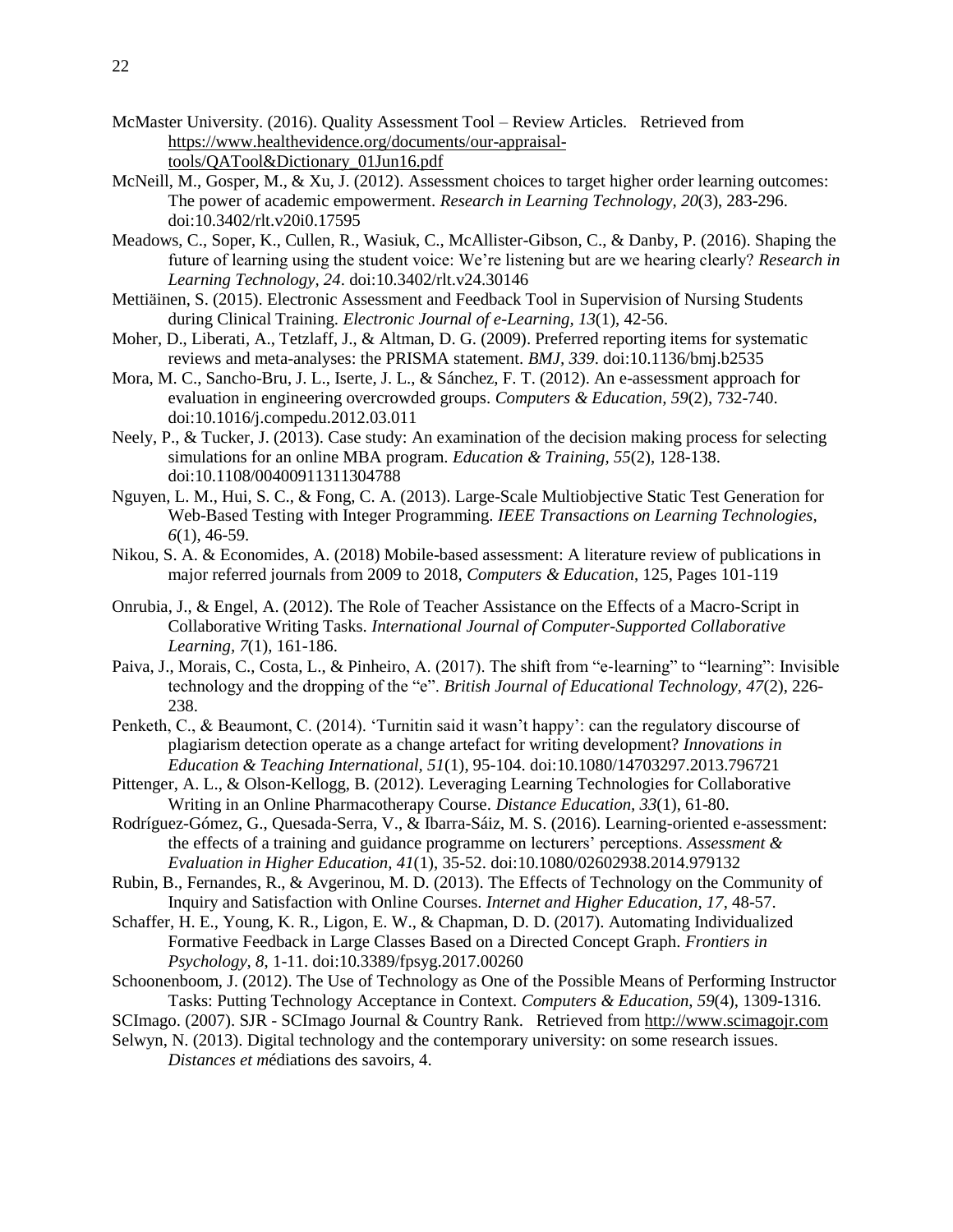- Spector, J.M. Ifenthaler, D. Samspon, D. Yang, L. Mukama, E. Warusavitarana A., (2016). Technology enhanced formative assessment for 21st century learning, Educational Technology  $\&$ Society, 19 (3) (2016), pp. 58-71
- Steenbergen-Hu, S., & Cooper, H. (2014). A meta-analysis of the effectiveness of intelligent tutoring systems on college students' academic learning. *Journal of Educational Psychology, 106*(2), 331- 347. doi:10.1037/a0034752
- Sullivan, D. P. (2016). An Integrated Approach to Preempt Cheating on Asynchronous, Objective, Online Assessments in Graduate Business Classes. *Online Learning, 20*(3), 195-209.
- Summers, M. T., Robinson, K. D., & Timmons, R. J. (2014). Beyond the On-Campus Humanities Learning Experience: A Case Study in Utilizing Assessment Tools in an Online Dance Studies Course. *Interdisciplinary Humanities, 31*(Spring 2014), 72-80.
- Sun, J. C.-Y., Martinez, B., & Seli, H. (2014). Just-in-time or plenty-of-time teaching? Different electronic feedback devices and their effect on student engagement. *Journal of Educational Technology & Society, 17*(2), 234-244.
- Sweeney, T., West, D., Groessler, A., Haynie, A., Higgs, B. M., Macaulay, J.,Yeo, M. (2017). Where's the transformation? Unlocking the potential of technology-enhanced assessment. *Teaching & Learning Inquiry, 5*(1), 1-18.
- Tao, Y.-H., Cheng, C.-J., & Sun, S.-Y. (2012). Alignment of Teacher and Student Perceptions on the Continued Use of Business Simulation Games. *Educational Technology & Society, 15*(3), 177- 189.
- Wang, J., Doll, W. J., Deng, X., Park, K., & Yang, M. G. (2013). The Impact of Faculty Perceived Reconfigurability of Learning Management Systems on Effective Teaching Practices. *Computers & Education, 61*, 146-157.
- Wanner, T., & Palmer, E. (2015). Personalising learning: Exploring student and teacher perceptions about flexible learning and assessment in a flipped university course. *Computers & Education, 88*, 354- 369. doi:10.1016/j.compedu.2015.07.008
- Waycott, J., Sheard, J., Thompson, C., & Clerehan, R. (2013). Making students' work visible on the social web: A blessing or a curse? *Computers & Education, 68*, 86-95. doi:10.1016/j.compedu.2013.04.026
- Whitelock, D., Thorpe, M., & Galley, R. (2015). Student workload: A case study of its significance, evaluation and management at the Open University. *Distance Education, 36*(2), 161-176. doi:10.1080/01587919.2015.1055059
- Whitworth, D. E., & Wright, K. (2015). Online assessment of learning and engagement in university laboratory practicals. *British Journal of Educational Technology, 46*(6), 1201-1213. doi:10.1111/bjet.12193
- Wimpenny, K., Savin-Baden, M., Mawer, M., Steils, N., & Tombs, G. (2012). Unpacking Frames of Reference to Inform the Design of Virtual World Learning in Higher Education. *Australasian Journal of Educational Technology, 28*(3), 24.
- Zdravkova, K., Ivanović, M., & Putnik, Z. (2012). Experience of integrating web 2.0 technologies. *Educational Technology Research & Development, 60*(2), 361-381. doi:10.1007/s11423-011- 9228-z
- Zheng, B., Niiya, M., & Warschauer, M. (2015). Wikis and Collaborative Learning in Higher Education. *Technology, Pedagogy and Education, 24*(3), 357-374.
- Zou, B. (2013). Teachers' Support in Using Computers for Developing Students' Listening and Speaking Skills in Pre-Sessional English Courses. *Computer Assisted Language Learning, 26*(1), 83-99.